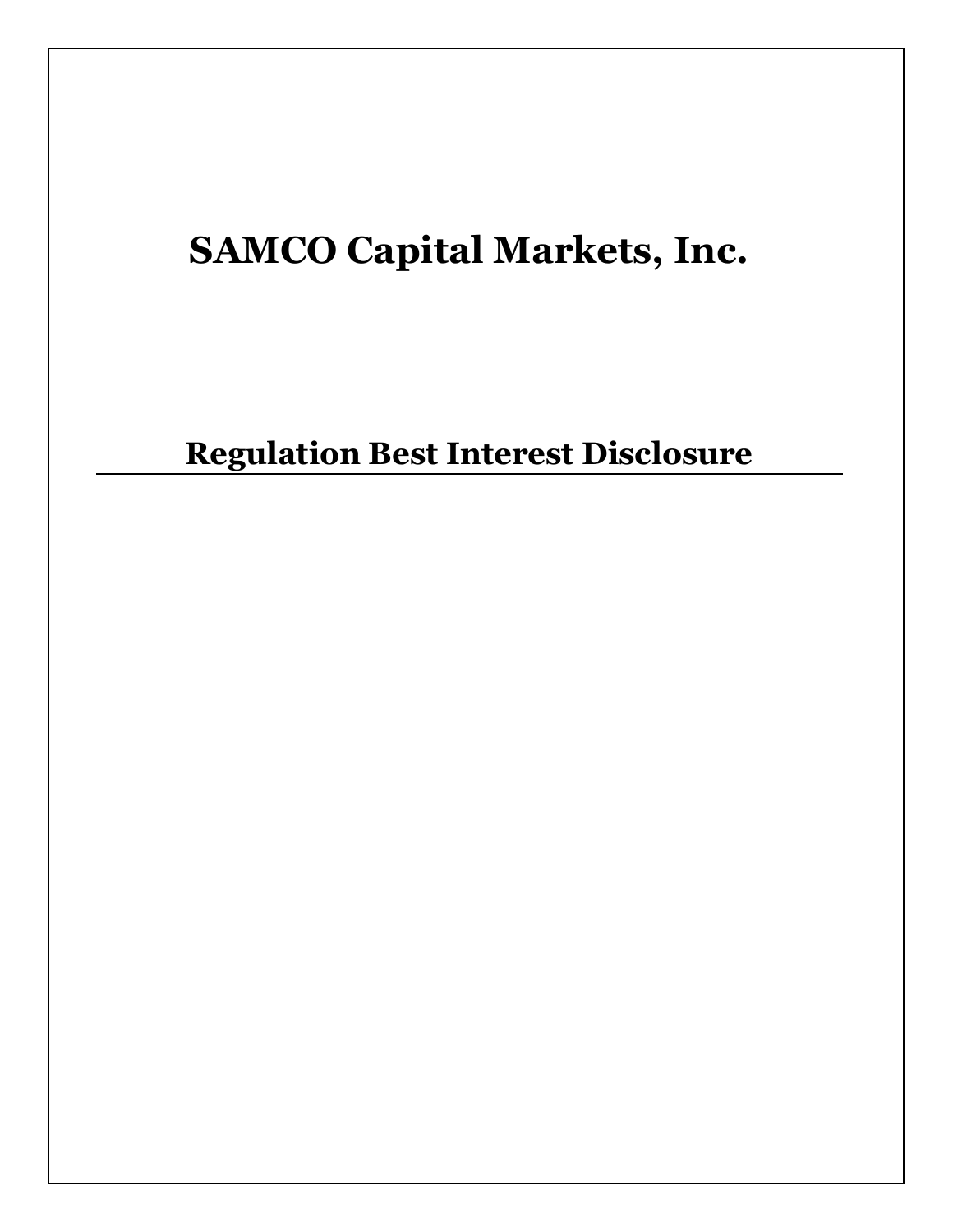## **Contents**

| Incidental Brokerage Services, Recommendations and Account Monitoring 2               |  |
|---------------------------------------------------------------------------------------|--|
|                                                                                       |  |
|                                                                                       |  |
|                                                                                       |  |
|                                                                                       |  |
|                                                                                       |  |
|                                                                                       |  |
|                                                                                       |  |
|                                                                                       |  |
|                                                                                       |  |
|                                                                                       |  |
|                                                                                       |  |
|                                                                                       |  |
|                                                                                       |  |
|                                                                                       |  |
|                                                                                       |  |
|                                                                                       |  |
|                                                                                       |  |
|                                                                                       |  |
|                                                                                       |  |
|                                                                                       |  |
|                                                                                       |  |
|                                                                                       |  |
|                                                                                       |  |
|                                                                                       |  |
|                                                                                       |  |
|                                                                                       |  |
|                                                                                       |  |
|                                                                                       |  |
|                                                                                       |  |
|                                                                                       |  |
|                                                                                       |  |
|                                                                                       |  |
|                                                                                       |  |
|                                                                                       |  |
|                                                                                       |  |
| Additional Compensation and Benefits from Product Sponsors and Other Third Parties 11 |  |
|                                                                                       |  |
|                                                                                       |  |
|                                                                                       |  |
|                                                                                       |  |
|                                                                                       |  |
|                                                                                       |  |
| <b>Addendum A - Schedule of Account Fees</b>                                          |  |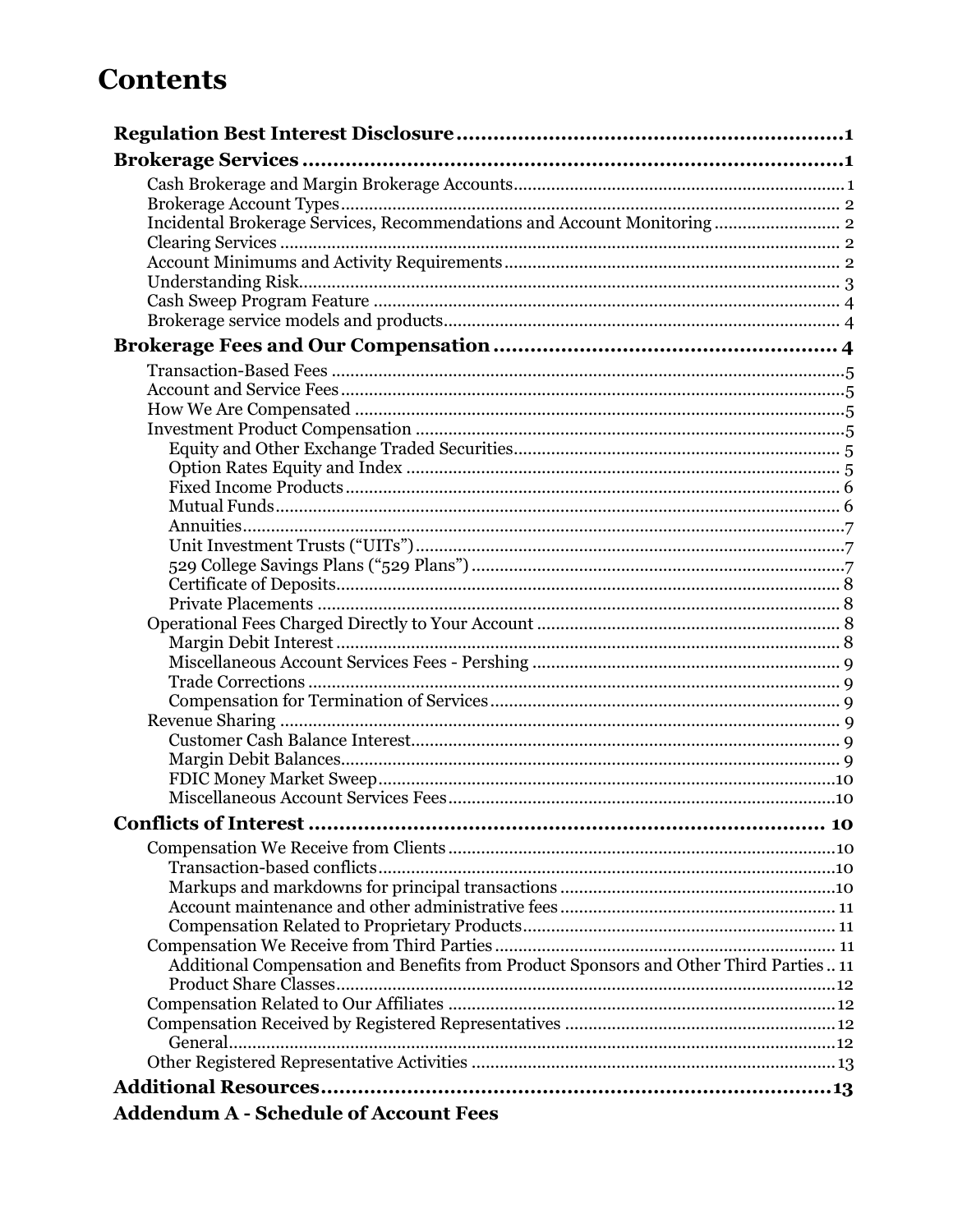## <span id="page-2-0"></span>**Regulation Best Interest Disclosure**

This disclosure provides information about the business practices, compensation and conflicts of interest related to the SAMCO Capital Markets, Inc. ("SAMCO", "our", "we", "us") offers brokerage services to you and our customers. This guide summarizes important information concerning the scope and terms of those brokerage services that are offered by us and details the material conflicts of interest that arise through our delivery of brokerage services to you. We encourage you to review this information carefully, along with any applicable account agreement(s), along with any disclosure documentation you may receive or have received from us.

As you review this information, we would like to remind you that we are registered with the U.S. Securities and Exchange Commission ("SEC") as a broker-dealer providing brokerage services, and a member firm of the Financial Industry Regulatory Authority ("FINRA") and the Municipal Securities Rulemaking Board ("MSRB"). A s a broker-dealer, SAMCO transacts business in various types of securities, including mutual funds, exchange-traded funds, stocks, bonds, options, private placements and other investment products, while offering such services to clients located domestically, as well as outside of the U.S. Additional information about SAMCO and its financial professionals is available on FINRA's website at [www.brokercheck.finra.org](file://///FS2/Resources%20&%20Research/Regulation%20Best%20Interst%20(BI)/Regulation%20BI/Reg%20BI%20Disclosure%20Document/www.brokercheck.finra.org), or via the SEC's website at [www.sec.gov.](http://www.sec.gov/)

## <span id="page-2-1"></span>**Brokerage Services**

When you establish a brokerage account with us, you have the ability to, buy, sell, and hold investments within your account. The primary service we provide is our trading capability. We execute purchases and sales on your behalf, and as directed by you. In a brokerage services relationship, we can trade with you for your account, for an affiliate or for another client, and we can earn a profit on those trades. The capacity in which we act is disclosed on your trade confirmation. However, we are not required to communicate it in advance, obtain your consent, or inform you of any profit earned on trades.

## <span id="page-2-2"></span>**Cash Brokerage and Margin Brokerage Accounts**

We provide brokerage services through either a cash brokerage account or margin brokerage account, based on your eligibility and selection. In a cash brokerage account, you must pay for your purchases in full at the time of purchase. In a margin brokerage account, you must eventually pay for your purchases in full, but you may borrow part of the purchase price from our clearing firm, Pershing LLC ("Pershing"). This is generally referred to as a "*margin loan*." The portion of the purchase price that is loaned you is secured by securities in your account, also referred to as "*collateral.*" You will incur interest costs as a result of your margin activity, which will be determined by Pershing. While many securities are eligible to be used as collateral for a margin loan, some securities are not available for margin collateral purposes.

Given that a margin-enabled brokerage account has specific eligibility requirements, unique costs, and governing regulatory requirements, our default brokerage option is our cash brokerage account. You must execute a separate margin agreement before engaging in margin brokerage activity. Included with your margin agreement is a copy of the Margin Disclosure Statement. This statement contains important information you should understand and consider before establishing a margin brokerage relationship with us. For more information on our margin brokerage services, contact your investment professional ("Registered Representative") or refer to our Margin Disclosure Statement available upon verbal request, you can contact Lee Maverick at 512-794-9100.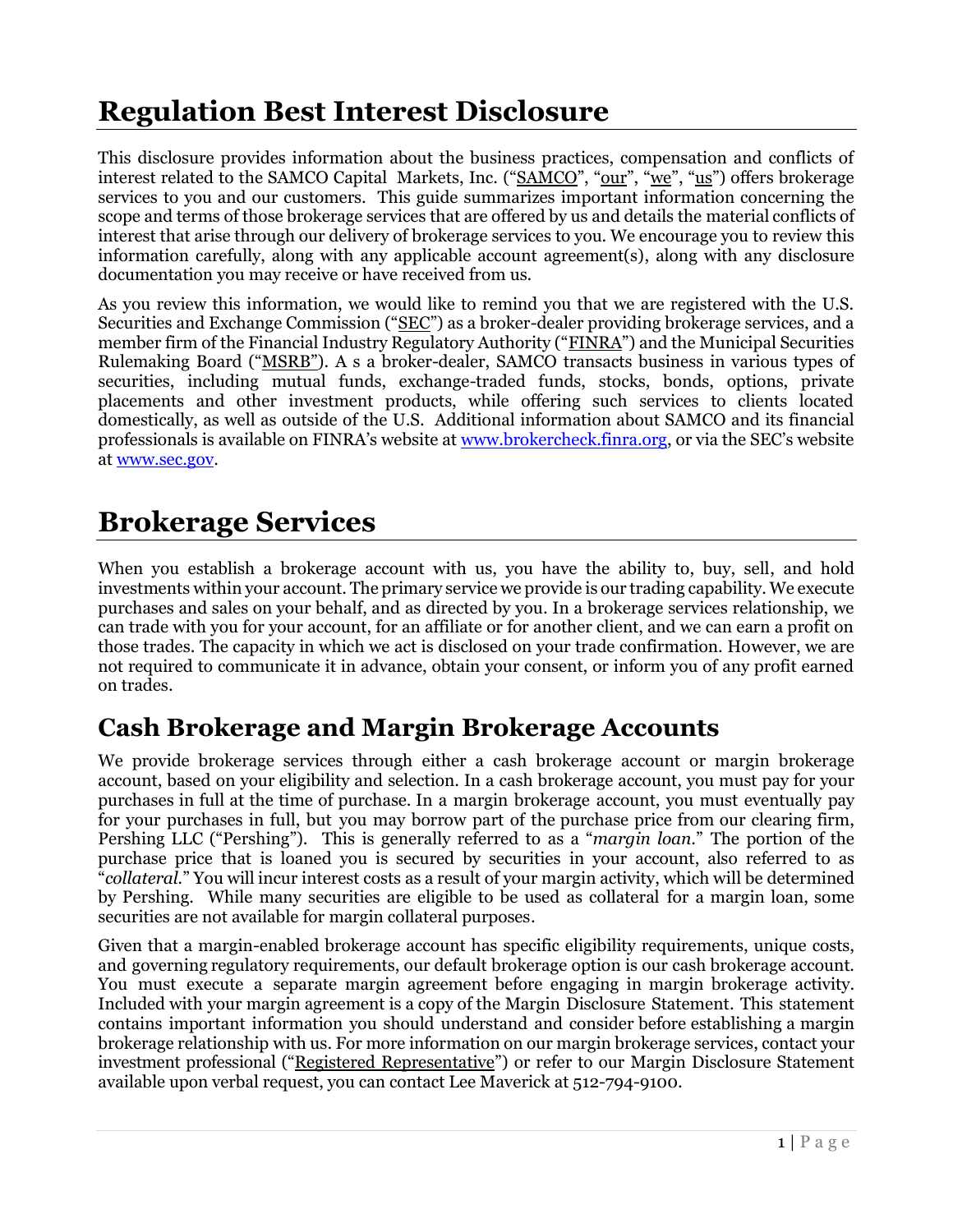## <span id="page-3-0"></span>**Brokerage Account Types**

We offer many different brokerage account types including individual and joint accounts, custodial accounts, Delivery Versus Payment ("DVP") accounts, estate and trust accounts, corporate accounts, partnership accounts, individual retirement accounts and other types of retirement accounts and accounts to facilitate private placement transactions, as outlined in our account agreement(s). You should refer to our account agreement(s) for more information concerning available account types or speak with your Registered Representative.

## <span id="page-3-1"></span>**Incidental Brokerage Services, Recommendations and Account Monitoring**

Within your brokerage account, we may also provide other incidental services such as research reports, and recommendations to buy, sell, or hold assets. Generally, when we make a securities recommendation, or investment strategy recommendation or recommendation regarding securities, we act in a brokerage capacity, and as such, we do not agree to enter into a fiduciary relationship with you. However, when we make a securities recommendation, or investment strategy recommendation, to an account covered by ERISA. we are fiduciaries within the meaning of Employee Retirement Income Security Act and the Internal Revenue Code.

It is important for you to understand that when your Registered Representative makes a brokerage recommendation to you, we are obligated to ensure the recommendation is in your best interest, considering reasonably available alternatives, and based on your stated investment objective, risk tolerance, liquidity needs, time horizon, financial needs, tax status, and other financial information you provide us. You may accept or reject any recommendation. It is also your responsibility to monitor the investments in your brokerage account, and we encourage you to do so regularly. We do not commit to provide on-going monitoring of your brokerage account. If you prefer on-going monitoring of your account or investments, you should speak with your Registered Representative about whether an advisory services relationship is more appropriate for you.

Please also consider that from time to time we may provide you with additional information and resources to assist you with managing your brokerage account. This may include but is not limited to educational resources, sales and marketing materials, performance reports, asset allocation guidance, and/or periodic brokerage account reviews. When we offer these services and information, we do so as a courtesy to you. These activities are not designed to monitor specific investment holdings in your brokerage account, they do not contain specific investment recommendations about investment holdings, and you should not consider them a recommendation to trade or hold any particular securities in your brokerage account. Upon your request, we will review such information and reports with you and may provide you with investment recommendations, but we are not under a specific obligation to do so.

## <span id="page-3-2"></span>**Clearing Services**

We have entered into an agreement with Pershing to carry your account on a fully disclosed basis and provide certain back office functions. We share responsibilities with Pershing with respect to your account as set forth in your Customer Agreement that was delivered to you upon opening of your account with . Pershing Please refer to your Customer Agreement for more information on how such responsibilities have been allocated between us.

## <span id="page-3-3"></span>**Account Minimums and Activity Requirements**

There is no minimum initial account balance required to open a brokerage account with us. However, if you either fail to fund your account or do not return account opening documents as required, your account will be closed. In addition, some types of brokerage accounts have minimum account activity requirements and/or minimum on-going balance requirements that must be maintained, or your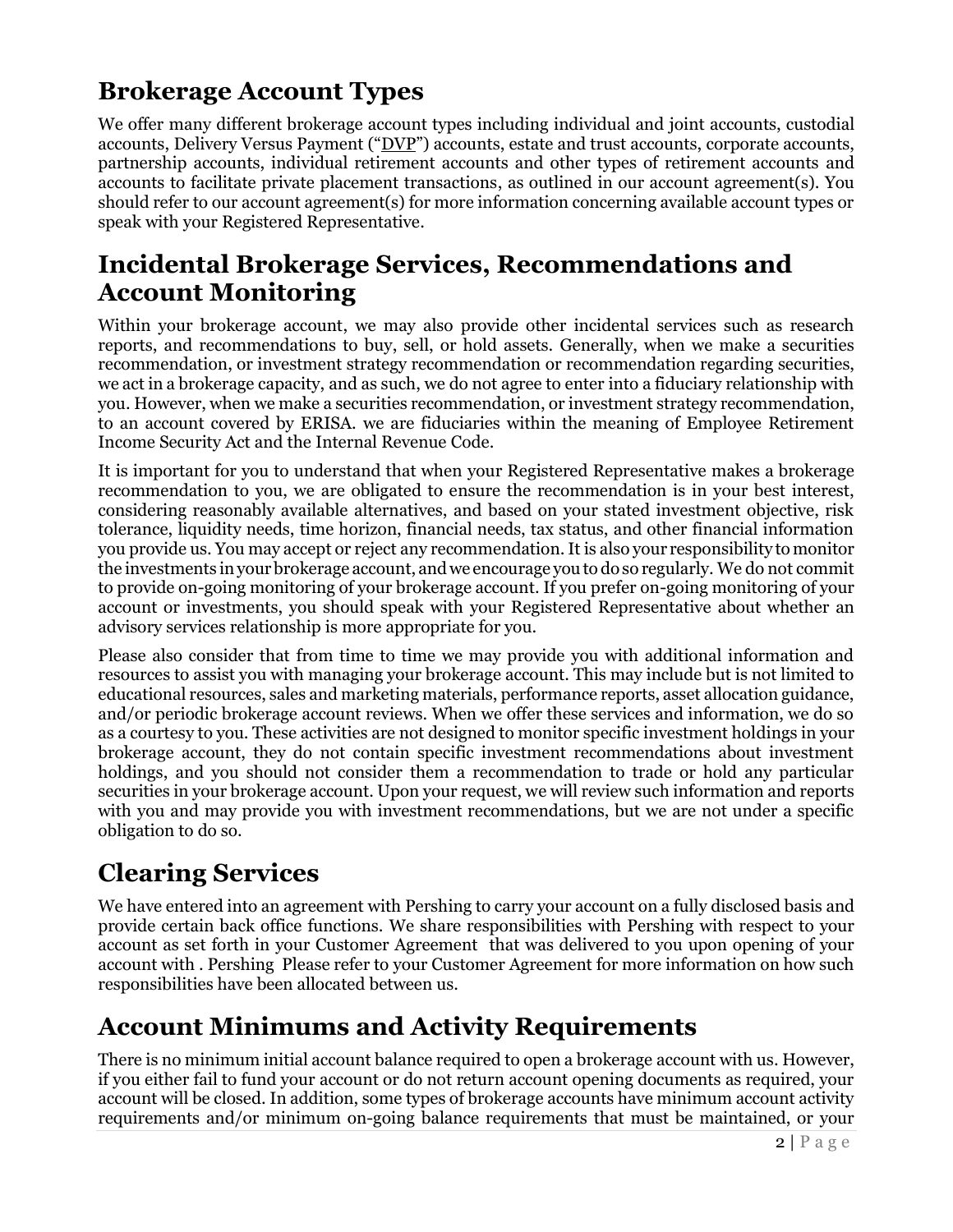brokerage account will be closed. These requirements are detailed in the account agreement(s) you receive when you opened your brokerage account.

You should also understand that our Registered Representatives may establish their own minimum account balance requirements for the brokerage accounts they service. For example, a dedicated Registered Representative may choose to service only those brokerage account clients who satisfy account-specific or total household asset conditions. Minimum asset requirements are disclosed to you orally by your Registered Representative.

## <span id="page-4-0"></span>**Understanding Risk**

It is important for you to understand that all investments involve risk, including the risk that you may lose your entire principal. Further, some investments involve more risk than other investments. Higher-risk investments may have the potential for higher returns but also for greater losses. The higher your "risk tolerance," meaning the amount of risk or loss you are willing and able to accept in order to achieve your investment goals, the more you may decide to invest in higher-risk investments offering the potential for greater returns. We align your risk tolerances with investment needs to offer you different investment objectives from which to choose (see below). You should select the investment objective and risk tolerance best aligned with your investment goals and needs.

Investment goals typically have different time horizons and different income and growth objectives. Generally, investment goals are on a spectrum, with "*Income*" investors typically holding the smallest percentage of higher- risk investments, followed by "*Growth and Income"* investors holding some higher-risk investments, and finally "Growth" investors holding a significant portion of their portfolio in higher-risk investments. Risk tolerance also varies, and we measure it on a continuum that increases from "*Conservative*" to "*Moderate*" to "*Aggressive*," and finally "*Trading and Speculation*." See the chart below for details.

| <b>Investment</b><br><b>Objective</b>                                                                                                                                                            | <b>Investment</b><br><b>Objective</b><br><b>Description</b> | <b>Risk Tolerance</b>                                                                                                                                                                  | <b>Risk Tolerance Definition</b>                                                                                                                                                           |
|--------------------------------------------------------------------------------------------------------------------------------------------------------------------------------------------------|-------------------------------------------------------------|----------------------------------------------------------------------------------------------------------------------------------------------------------------------------------------|--------------------------------------------------------------------------------------------------------------------------------------------------------------------------------------------|
| Income portfolios<br>Income<br>emphasize current<br>income with minimal<br>consideration for<br>capital appreciation<br>and usually have less<br>exposure to more<br>volatile growth assets.     |                                                             | Conservative                                                                                                                                                                           | <b>Conservative Income investors</b><br>generally assume lower risk, but may<br>still experience losses or have lower<br>expected income returns.                                          |
|                                                                                                                                                                                                  | Moderate                                                    | Moderate Income investors are willing<br>to accept a modest level of risk that may<br>result in increased losses in exchange<br>for the potential to receive modest<br>income returns. |                                                                                                                                                                                            |
|                                                                                                                                                                                                  | Aggressive                                                  | Aggressive Income investors seek a<br>higher level of returns and are willing to<br>accept a higher level of risk that may<br>result in greater losses.                                |                                                                                                                                                                                            |
| Growth and Income<br>Growth & Income<br>portfolios emphasize a<br>blend of current<br>income and capital<br>appreciation and<br>usually have some<br>exposure to more<br>volatile growth assets. | Conservative                                                | <b>Conservative Growth and Income</b><br>investors generally assume a lower<br>amount of risk but may still experience<br>losses or have lower expected returns.                       |                                                                                                                                                                                            |
|                                                                                                                                                                                                  |                                                             | Moderate                                                                                                                                                                               | Moderate Growth and Income investors<br>are willing to accept a modest level of<br>risk that may result in increased losses<br>in exchange for the potential to receive<br>modest returns. |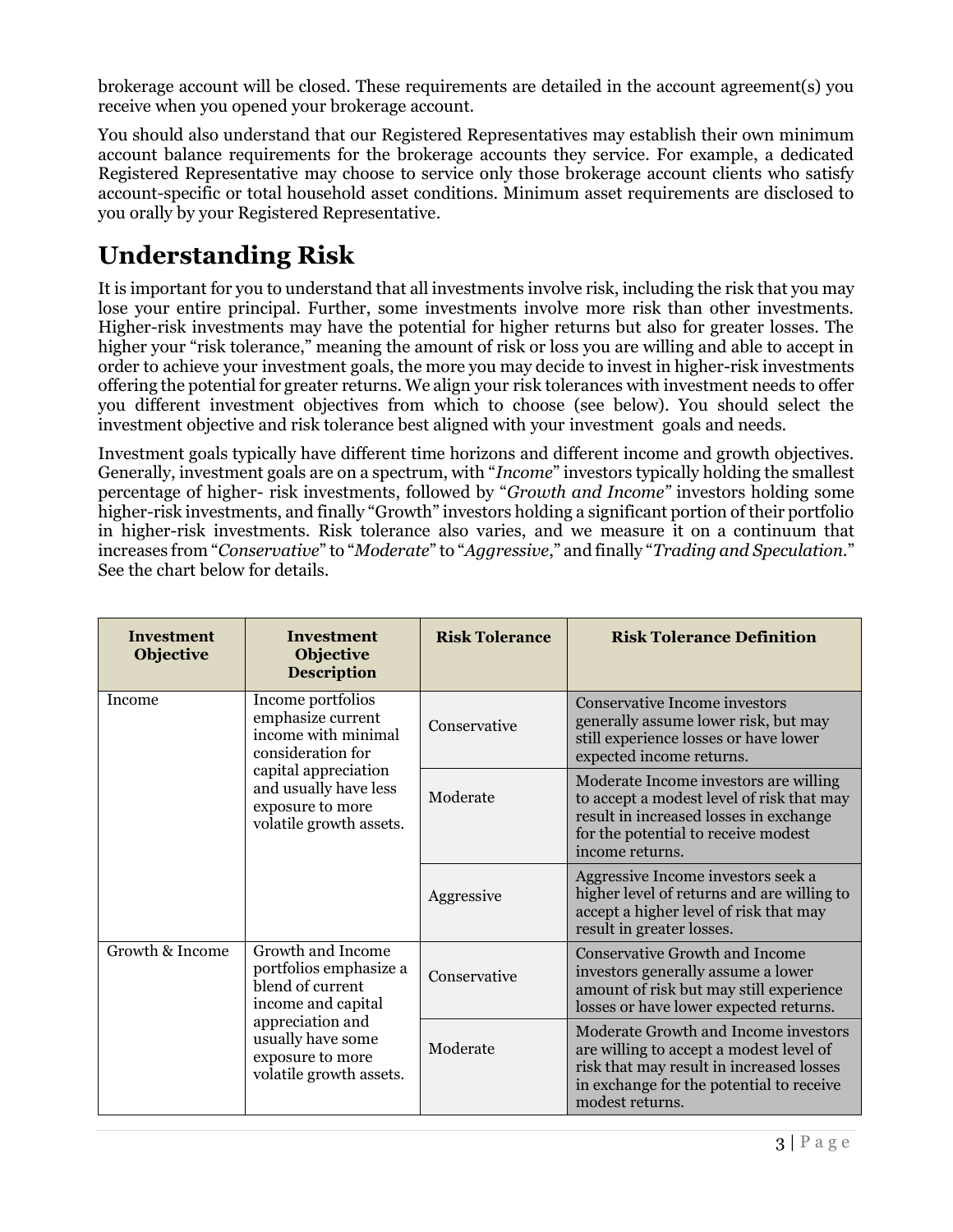|                            |                                                                                                                                                                                                                                  | Aggressive   | <b>Aggressive Growth and Income</b><br>investors seek a higher level of returns<br>and are willing to accept a higher level<br>of risk that may result in greater losses.         |
|----------------------------|----------------------------------------------------------------------------------------------------------------------------------------------------------------------------------------------------------------------------------|--------------|-----------------------------------------------------------------------------------------------------------------------------------------------------------------------------------|
| Growth                     | Growth portfolios<br>emphasize capital<br>appreciation with<br>minimal consideration<br>for current income                                                                                                                       | Conservative | <b>Conservative Growth investors</b><br>generally assume a lower amount of risk<br>but may still experience increased losses<br>or have lower expected growth returns.            |
| assets.                    | and usually have<br>significant exposure to<br>more volatile growth                                                                                                                                                              | Moderate     | Moderate Growth investors are willing<br>to accept a modest level of risk that may<br>result in significant losses in exchange<br>for the potential to receive higher<br>returns. |
|                            |                                                                                                                                                                                                                                  | Aggressive   | Aggressive Growth investors seek a<br>higher level of returns and are willing to<br>accept a high level of risk that may<br>result in more significant losses.                    |
| Trading and<br>Speculation | Trading and Speculation investors seek out a maximum return through a broad range<br>of investment strategies which generally involve a high level of risk, including the<br>potential for unlimited loss of investment capital. |              |                                                                                                                                                                                   |

Our recommendations are based in part on your risk tolerance and investment objectives as outlined above. We encourage you to carefully consider your investment objectives and risk tolerance before investing.

## <span id="page-5-0"></span>**Cash Sweep Program Feature**

Our brokerage services include a Cash Sweep Program feature. This program permits you to earn a return on uninvested cash balances in your brokerage account by allowing cash balances to be automatically "swept" into a "Cash Sweep Vehicle," until such balances are otherwise required to satisfy obligations arising in your account. These Cash Sweep Vehicles include interest-bearing deposit accounts, and if permissible, money market mutual funds or such other sweep arrangements made available to you. You will receive additional information concerning the Cash Sweep Program in your account agreement(s). More information about the Cash Sweep Program can be found in the [Sweep Money Market Mutual Fund & FDIC-Insured Deposits Program](https://www.pershing.com/rates)  [Rates & Bank Lists](https://www.pershing.com/rates) disclosure, or is available upon request. Please call Joseph L. Maverick, at 512-794-9100, to request this information. Additionally, you will receive additional information concerning the Cash Sweep Program in your account agreement(s).

## <span id="page-5-1"></span>**Brokerage service models and products**

We offer a variety of service models, from full-service brokerage account to self-directed brokerage accounts. For more specific information on what might be available to fit your needs, please call your Registered Representative or contact Joseph L. Maverick at 512-794-9100.

## <span id="page-5-2"></span>**Brokerage Fees and Our Compensation**

It is important to consider that while a brokerage relationship can be a cost-effective way of investing your assets, it is not for everyone given the fees and costs involved.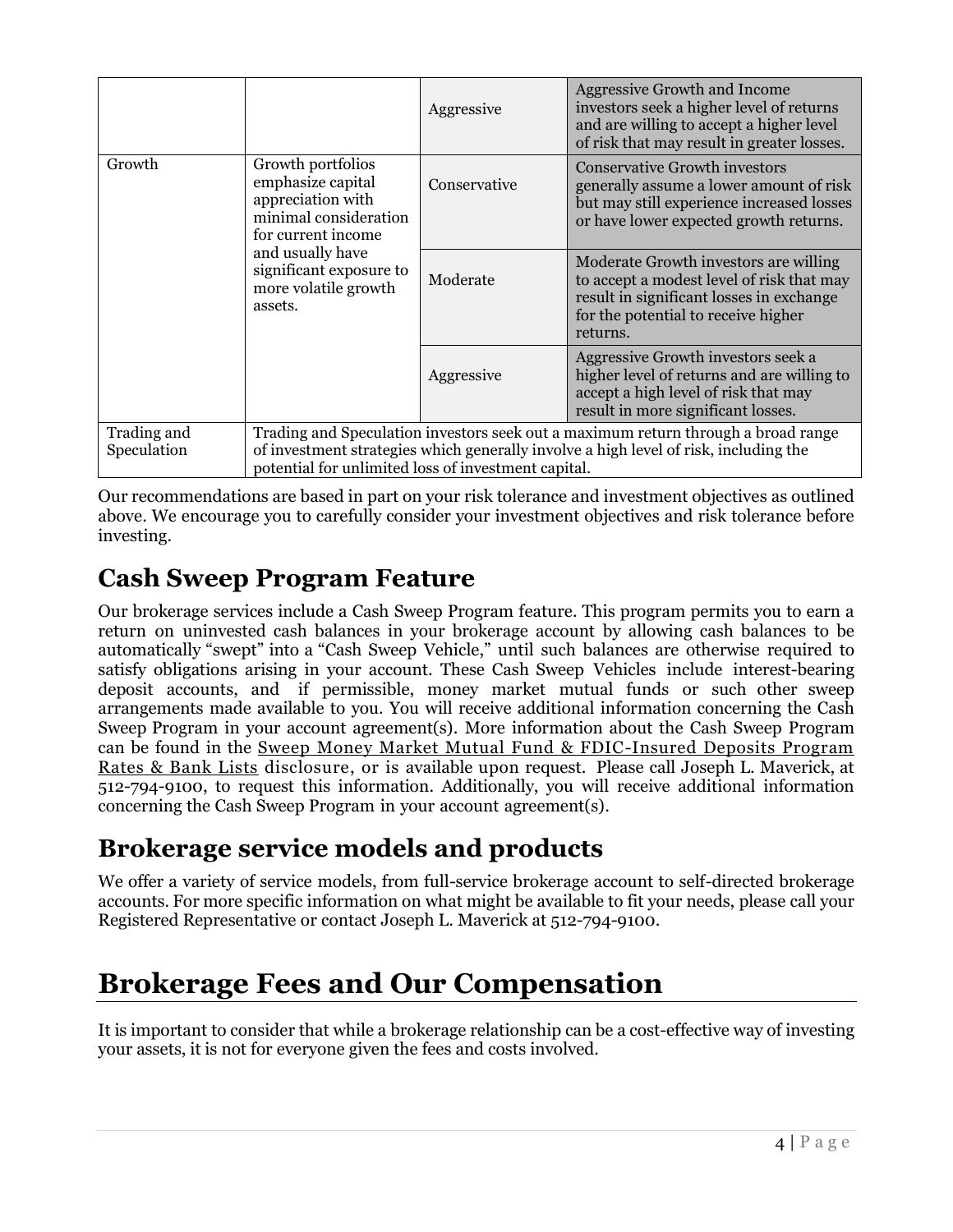## <span id="page-6-0"></span>**Transaction-Based Fees**

You will pay transaction-based fees for trades you decide to enter into, such as buying and selling stocks, bonds, exchange traded products, mutual funds, annuity contracts, purchasing and exercising options and other investment purchases and sale. These transaction-based fees are generally referred to as a "*commission*," "*mark up*," "*sales load*," or a "*sales charge*." Transaction-based fees are based on a host of factors, including, but not limited to:

- Underlying product selection
- Your brokerage service model and account type
- Size of your transaction and/or overall value of your account
- Frequency of your trade activity
- Available discounts and/or fee waivers

## <span id="page-6-1"></span>**Account and Service Fees**

You will pay fees for various operational services provided to you through your brokerage account. These fees are set at least annually and communicated to you through information included in your account statement and other notifications. These fees do not apply to all account types and may be waived under certain conditions.

You should understand that based on the brokerage service model you choose, the same or similar products, accounts and services may vary in the fees and costs charged to you. For more information concerning our administrative and service fees, please contact your Registered Representative or call Joseph L. Maverick at 512-794-9100.

## <span id="page-6-2"></span>**How We Are Compensated**

We receive direct and indirect compensation in connection with your accounts. Direct compensation is taken directly from the affected account. Indirect compensation is compensation paid in ways other than directly from the account and may impactthe value ofthe associated investments inyour account. The sections below describe the compensation that we receive in connection with various investments that may be available to you. In many cases, the descriptions that follow refer to a prospectus or offering documents.

## <span id="page-6-4"></span><span id="page-6-3"></span>**Investment Product Compensation**

#### **Equity and Other Exchange Traded Securities**

All commissions are on a transaction basis, and these commission can be negotiated with your Registered Representative. You may or may not be charged a commission on equity trades; however, you will pay Pershing a ticket charge on all equity transactions. Please visit with your Registered Representative for any additional questions you might have.

#### **Option Rates Equity and Index**

<span id="page-6-5"></span>Options compensation is received as direct compensation, as described below. All commissions are on a transaction basis, and these commission can be negotiated with your Registered Representative. You may or may not be charged a commission on option transactions; however, you will pay Pershing a ticket charge on all option transactions. Please visit with your Registered Representative for any additional questions you might have.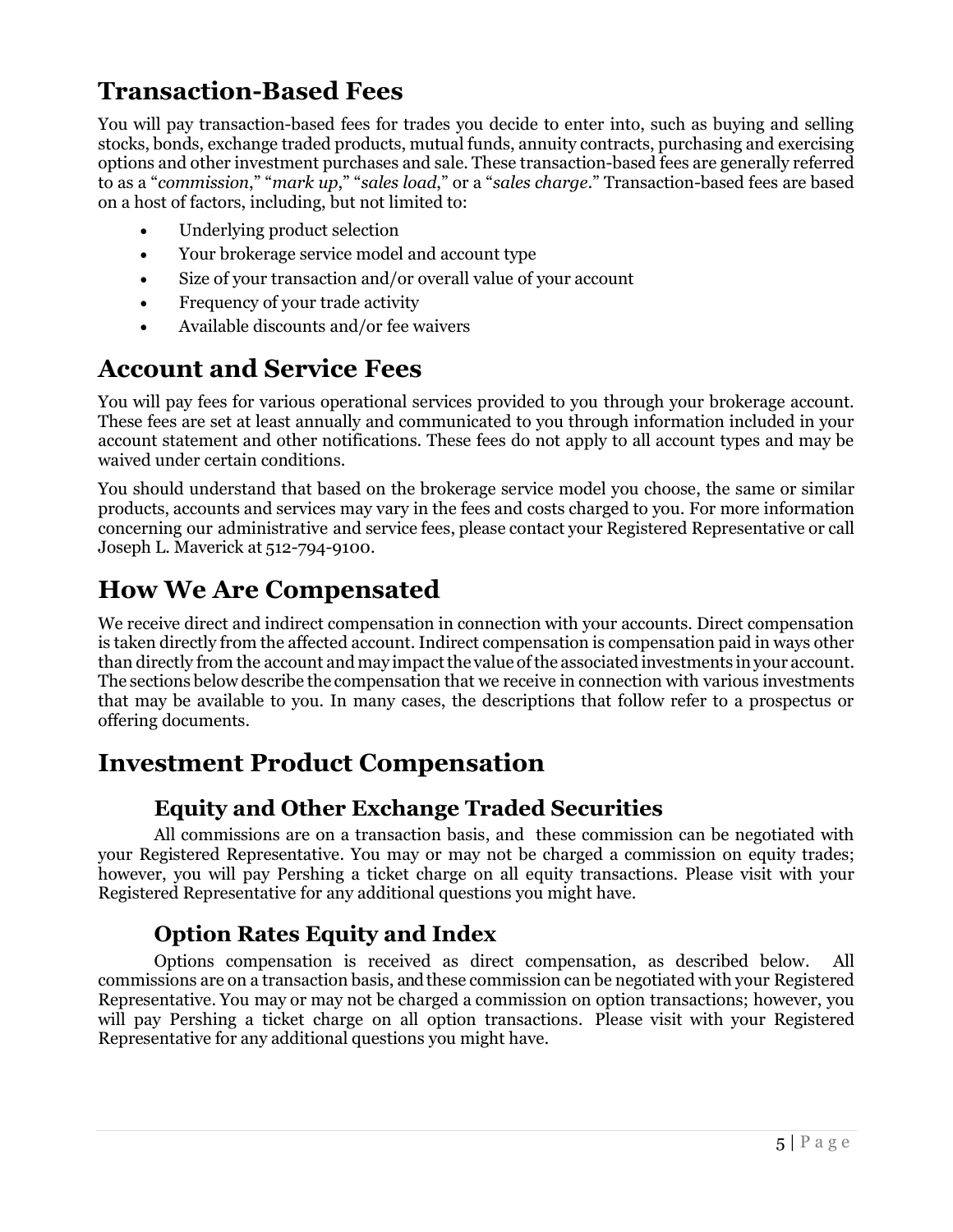#### **Fixed Income Products**

<span id="page-7-0"></span>Fixed income products include by way of example, domestic corporate debt, U.S. Government securities, municipal securities, foreign corporate debt, and corporate sovereign debt. SAMCO provides access to the fixed income market by providing our clients with access to corporate debt, U.S. Government securities, municipal securities, foreign corporate debt, and or corporate sovereign debt ("Fixed Income Products"). When SAMCO buys or sells Fixed Income Products on your behalf, we may impose a markup ("*increase*") or markdown ("*decrease*") in the price of transactions we execute on a principal basis or riskless principal basis, in accordance with industry guidelines. Our compensation for the purchase of a Fixed Income Products for you is based solely on the markup we charge you for the purchase of a Fixed Income Product, and is essentially the difference between an investment's lowest current market price in the market, and the price charged to you for said Fixed Income Product. Our compensation for the sale of a Fixed Income Product for you is based solely on the markdown we impose, and is difference between the market value of the Fixed Income Product, and the lower price that we that we purchase the Fixed Income Product from you. The securities industry has imposed rules and guidelines on markups and markdowns to protect investors in the fixed income market. We maintain policies and procedures designed to help ensure compliance with those rules and guidelines.

The maximum markup/markdown on a transaction with a customer that we receive when acting in a principal capacity typically does not exceed 3.0% of the value of the security. On rare occasions, a markup/markdown may exceed 3.0% on a deeply discounted security or hard to find. In many cases, the actual markup/markdown percentage is lower based on factors such as quantity, price, type of security, rating, maturity, etc. The securities industry has imposed rules and guidelines on markups and markdowns to protect investors in the fixed income market. We maintain policies and procedures designed to help ensure compliance with those rules and guidelines.

#### **Mutual Funds**

<span id="page-7-1"></span>We currently offer numerous mutual funds varying in share class structure and investment style. If you invest in mutual funds, we receive direct and indirect compensation in connection with such mutual fund investments, as described below.

**12B-1/Shareholder Service Fees.** 12b-1 fees, also known as trails, are paid by the fund, and paid to us out of fund assets under a distribution and servicing arrangement to cover distribution expenses and sometimes shareholder service expenses that we may provide on the fund's behalf. Shareholder servicing fees are paid to respond to investor inquiries and provide investors with information about their investments. These fees are asset-based fees charged by the fund family. These fees range from 0.00% to 1.25%, but the majority of these fees are below 0.85%. These fees may be passed on to us and may in turn be passed on to your Registered Representative as a commission.

**Front-end Sales Charge Fees/Contingent Deferred Sales Charges (CDSC).** Front-end sales charge fees may be charged and paid to us, including your Registered Representative, when you purchase a fund. The front-end sales charge is deducted from the initial investment on certain share classes. This charge normally ranges from 0.00% to 5.75%. Some purchases may qualify for a reduced front-end sales charge due to breakpoint discounts based on the amount of transaction and rights of accumulation. In addition, some purchases may qualify for a sales charge waiver based on the type of account, and/or certain qualifications within the account. You should contact your Registered Representative if you believe you are eligible for sales charge waivers.

CDSC is a charge you pay upon withdrawal of money from a fund prior to the end of the fund's CDSC period. CDSC charges range from 0.00% to 5.50%. CDSC periods can range from zero to seven years. This charge typically exists only on share classes that do not have a front-end sales charge. It is sometimes referred to as the back-end load. CDSCs are not charged when you purchase a fund. The fee charged will depend on the share class purchased by the investor. A CDSC is not passed on to your Registered Representative. You can find a description of the amount and payment frequency of all fees and expenses charged and paid by the fund in the fund's prospectus. Fees and expenses disclosed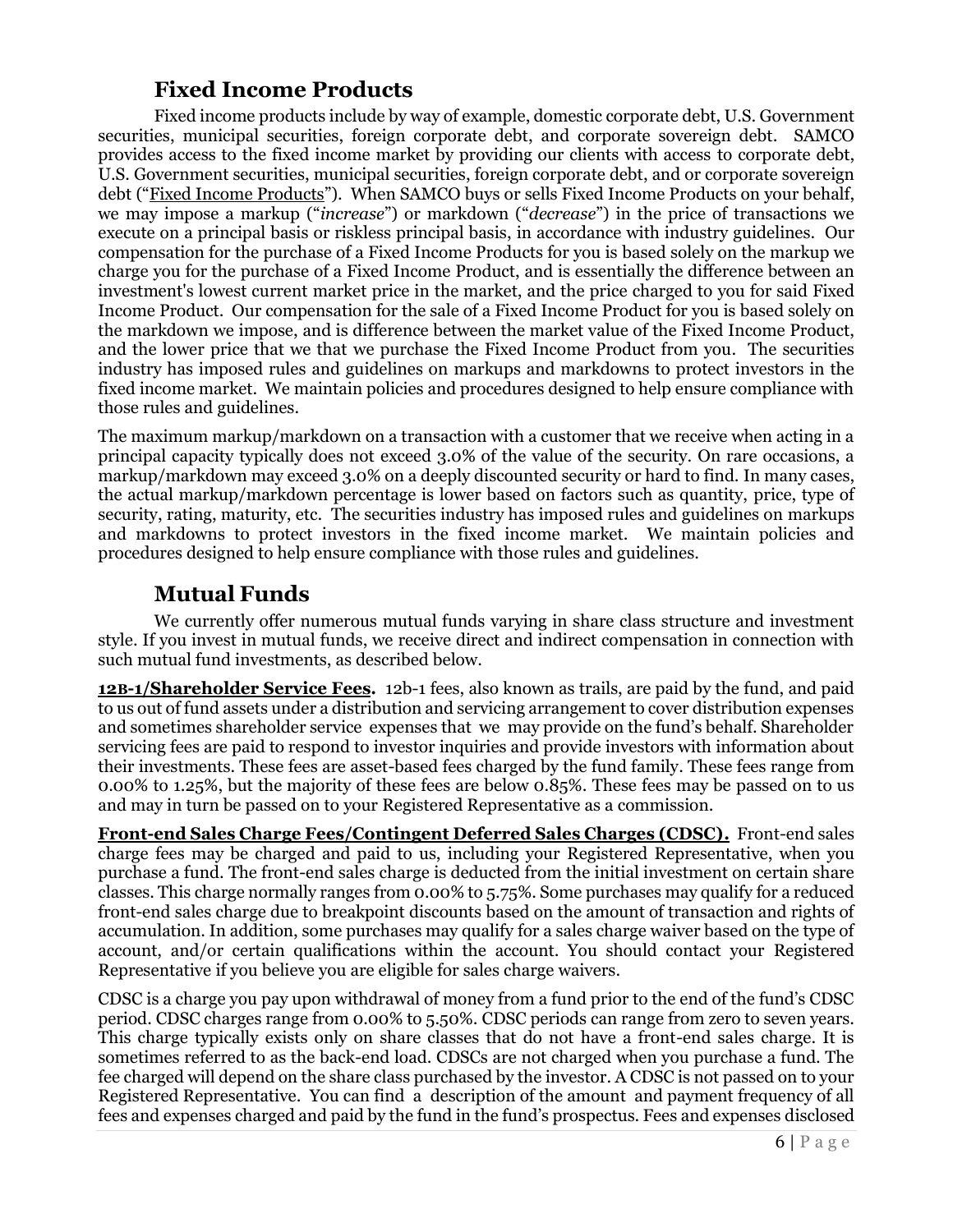in the fund's prospectus are charged against the investment values of the fund. Please note that 12b-1s and similar fees or compensation received in connection with our affiliated funds are not received, or are rebated, on ERISA assets.

**Data Agreement**. All Mutual Funds companies we conduct business with under an agreement to solicit their products. The compensation is outlined in the prospectus. The Registered Representative receives up front commission from the Mutual Fund companies and a trailing commission depending on the fund. Specifics on the commission earned by the Registered Representative are contained in the prospectus.

#### **Annuities**

<span id="page-8-0"></span>Our annuities consist of fixed, index, and variable annuities. Under arrangements with insurance companies, your Registered Representative, receive commissions from the insurance companies for the sale of annuities, as well as trail commissions, and they are considered indirect compensation. Commissions and trails paid to us vary by product type and may vary by insurance carrier. All annuity contracts are sold with a prospectus and additional information can be found in the prospectus.

#### **Unit Investment Trusts ("UITs")**

<span id="page-8-1"></span>Our UITs consist of Equity and Fixed-Income UITs. We, along with your Registered Representatives, are compensated in ways that vary depending on the type and terms of the UIT portfolio selected. The types of fees received by us are described below and are disclosed via the prospectus issued by the UIT provider; however, the maximum upfront sales charge paid typically ranges from 1.85% to 3.95% and can depend on the length of the term of the UIT. Your Registered Representative can provide you a copy of the most recent prospectus. The UIT provider deducts fees as compensation from the proceeds available for investments for marketing and distribution expenses, which may include compensating us as described in each UIT prospectus. All commission are on a transaction basis these commission can be negotiated with your Registered Representative. You may or may not be charged a commission. Please visit with your Registered Representative for any additional questions you might have.

### **529 College Savings Plans ("529 Plans")**

<span id="page-8-2"></span>We currently offer numerous 529 plans, both state and out of state. We receive a front-end sales charge fee or a contingent deferred sales charge. If you invest in 529 Plans, we receive direct and indirect compensation in connection with such 529 Plan investments, as described below. You may also pay enrollment or one-time fees and or annual maintenance fees. See the prospectus, program brochure or plan description for a listing of each plan's fees. Many states offer favorable state tax treatment to residents in investing their home state 529 Plan. See the prospectus, program brochure or plan description for a listing of each plan's treatment of benefits to residents of their state.

**Front-end Sales Charge Fees/Contingent Deferred Sales Charges (CDSC)**. Front-end sales charge fees be charged and paid to us, including your Registered Representative, when you purchase a fund. The front-end sales charge is deducted from the initial investment on certain share classes. This charge normally ranges from 0.00% to 5.75%. Some purchases may qualify for a reduced frontend sales charge due to breakpoint discounts based on the amount of transaction and rights of accumulation. In addition, some purchases may qualify for a sales charge waiver based on the type of account, and/or certain qualifications within the account. You should contact your Registered Representative if you believe you are eligible for sales charge waivers.

CDSC is a charge you pay upon withdrawal of money from a fund prior to the end of the fund's CDSC period. CDSC charges range from 0.00% to 5.50%. CDSC periods can range from zero to seven years. This charge typically exists only on share classes that do not have a front-end sales charge. It is sometimes referred to as the back-end load. CDSCs are not charged when you purchase a fund. The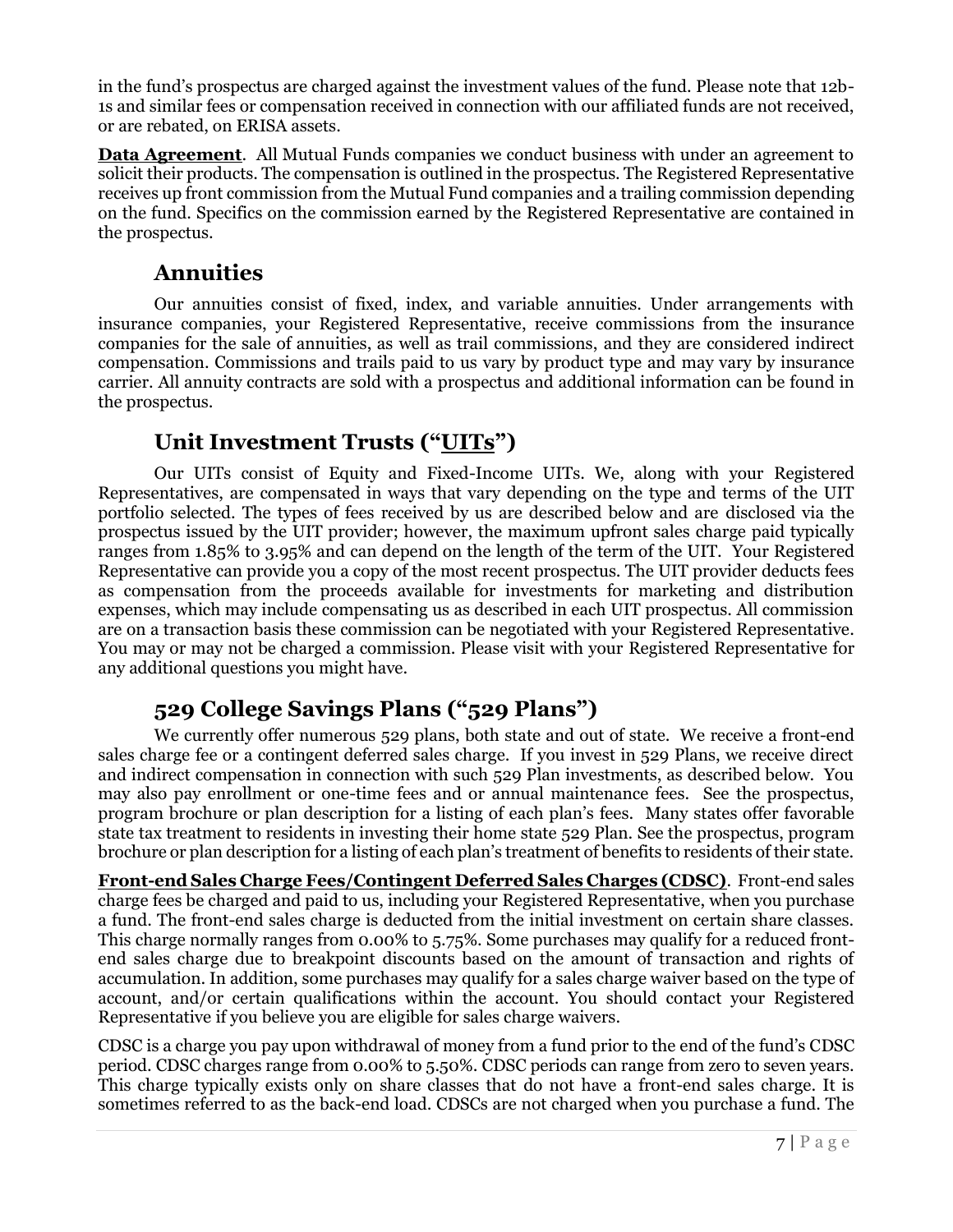fee charged will depend on the share class purchased by the investor. A CDSC is not passed on to your Registered Representative. You can find a description of the amount and payment frequency of all fees and expenses charged and paid by the fund in the 529 Plan's prospectus. Fees and expenses disclosed in the fund's prospectus are charged against the investment values of the fund.

#### **Certificate of Deposits**

<span id="page-9-0"></span>We currently offer Certificate of Deposits ("CD"), which are deposit obligations of a depository institution (the "Issuer") domiciled in the U.S. or one of its territories, the deposits and accounts of which are insured by the Federal Deposit Insurance Corporation (the "FDIC"). Each CD constitutes a direct obligation of the Issuer and is not, either directly or indirectly, an obligation of SAMCO or Pershing. CDs may be purchased both upon issuance (the primary market) and in the secondary market. Markups and or Markdowns are charged on a transaction basis, and paid to us, including to your Registered Representative, when you purchase a CD. Please visit with your Registered Representative for any additional questions you might have

#### **Private Placements**

<span id="page-9-1"></span>We offer private placements of unregistered securities, which can be either be debt or equity securities. We compensated based on a percentage of your invested capital in the private placement. That percentage payable to us is set out and disclosed in the respective private placement memorandum, private offering memorandum or disclosure document, as well as in the subscription agreement you will executed to acquire an interest in a private placement (collectively the "Offering Documents"). The commission payable to us is non-negotiable, as it is negotiated between the sponsor or issuer of the private placement, prior to the offering of the private placement securities. Our compensation is generally paid out of the proceeds of the offering by the issuer, although it may be paid by the sponsor or an affiliated entity. See the Offering Documents for a discussion of the compensation arrangements with the sponsor and or issuers.

Your Registered Representative may receive a portion of the compensation, as determined the Registered Representative and us. Your Registered Representative can provide you with the most recent private Offering Documents which in addition to disclosing our compensation arrangements, also discloses additional fees and costs imposed on the private placement investment by the issuer and its affiliates, risks related to investing in that private placement, the minimum investments accepted, the suitability requirements of investors, and other information critical to an investors decision to invest in any such private placement. It should be noted that private placement securities are illiquid, there is no public market for the securities, and no such public market is expected to develop in the future.

## <span id="page-9-2"></span>**Operational Fees Charged Directly to Your Account**

<span id="page-9-3"></span>Pershing and SAMCO receives compensation for various operational and administrative services provided to you through your brokerage account. The fees for these services are set out below.

#### **Margin Debit Interest**

When a customer purchases security on margin, Pershing extends a line of credit to the customer, and charges interest on the margin balance which in turn is shared with SAMCO. Pershing charges between .75% and 2.75% in interest over the Fed Funds Target Rate on outstanding debit balances in margin accounts ("Brokers Call Rate"). The Federal Fund Target Rate is the interest rate charged by one bank, for an overnight loan of money stored at the Federal Reserve, to another bank, as determined by the Federal Open Market Committee of the Federal Reserve.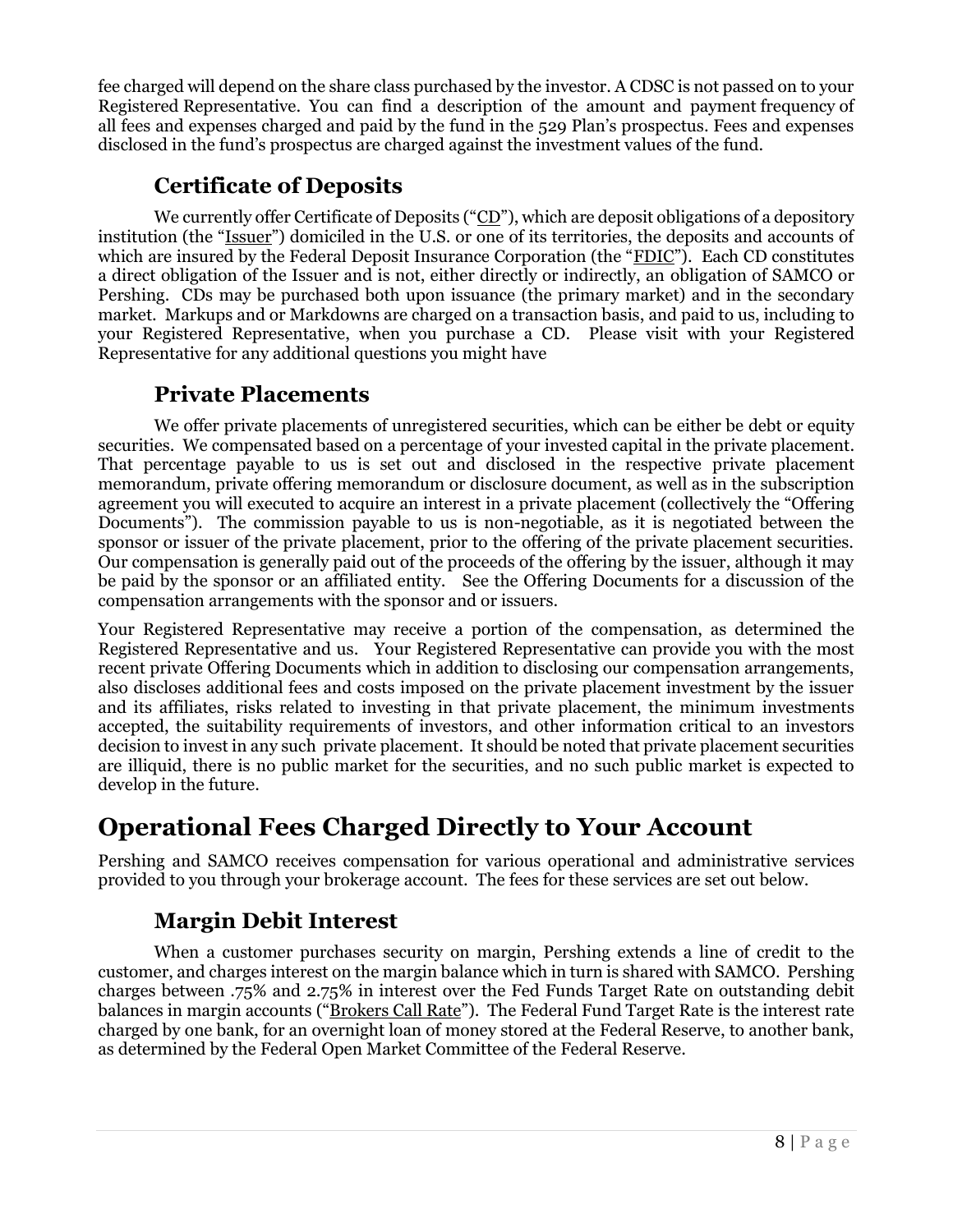#### **Miscellaneous Account Services Fees - Pershing**

<span id="page-10-0"></span>SAMCO does not share in general account administrative and services fees with Pershing. Notwithstanding that, the general account administrative and services fees charged by Pershing to both brokerage and advisory accounts are set forth on Addendum A, Schedule of Maximum Charges ("Schedule of Account Fees"), which is attached hereto and incorporated herein for all purposes. Please note that Pershing has the right to amend such fees and charges without notice, and SAMCO recommends you review your account documentation with Pershing regarding such fees. Please visit with your Registered Representative for any additional questions you might have regarding the operational and administrative fees charge by Pershing to your account.

#### **Trade Corrections**

<span id="page-10-1"></span>If a customer holds an account at SAMCO and a trade error caused by SAMCO occurs in the account, SAMCO will cancel the trade from the customer account and remove the monetary loss to the customer from the account. If a trade correction is required as a result of a customer negligence (e.g., if a customer does not make full payment for purchases or fails to deliver negotiable securities for liquidations before trade settlement), SAMCO will cancel the trade and any resulting monetary loss will be borne by the customer. In the case of a trade that requires a correction and that resulted in a monetary gain to the customer, such gain may be removed from the account and may result in a financial benefit to SAMCO.

#### **Compensation for Termination of Services**

<span id="page-10-2"></span>Other than any contingent deferred sales charge for a fund (as described under the Mutual Funds section above, if applicable), IRA termination fees (when applicable), and account transfer fees, we would not receive any additional compensation in connection with the termination of its services. If you have questions or need additional copies, contact your registered representative.

## <span id="page-10-3"></span>**Revenue Sharing**

<span id="page-10-4"></span>We currently have a revenue sharing arrangement with Pershing that allows for sharing in revenues for Margin Accounts and Bank Deposit Sweep accounts.

#### **Customer Cash Balance Interest**

We earn a monthly fee calculated on the average net asset balance in the sweep account that ranges from 0 to 50 basis points for administrative and marketing support. Please note that "basis points" are a unit of measure used in finance to describe the percentage change in the value or rate of a financial instrument. One basis point is equivalent to 0.01% (1/100th of a percent) or 0.0001 in decimal form).

#### **Margin Debit Balances**

<span id="page-10-5"></span>We earn a monthly fee on margin debit balances of 100 basis points over the Brokers Call Rate published by Pershing. SAMCO has a financial incentive to encourage margin borrowing because SAMCO earns compensation in the form of interest, transaction charges and other fees on investments made with borrowed amounts; therefore, maintains an incentive to recommend margin accounts. That financial incentive creates a conflict of interest insofar as SAMCO and your Registered Representative benefits from your decision to borrow and incur the various fees and interest described above. If contemplating use of margin, please consult the Pershing's Margin Agreement and related disclosures for additional details.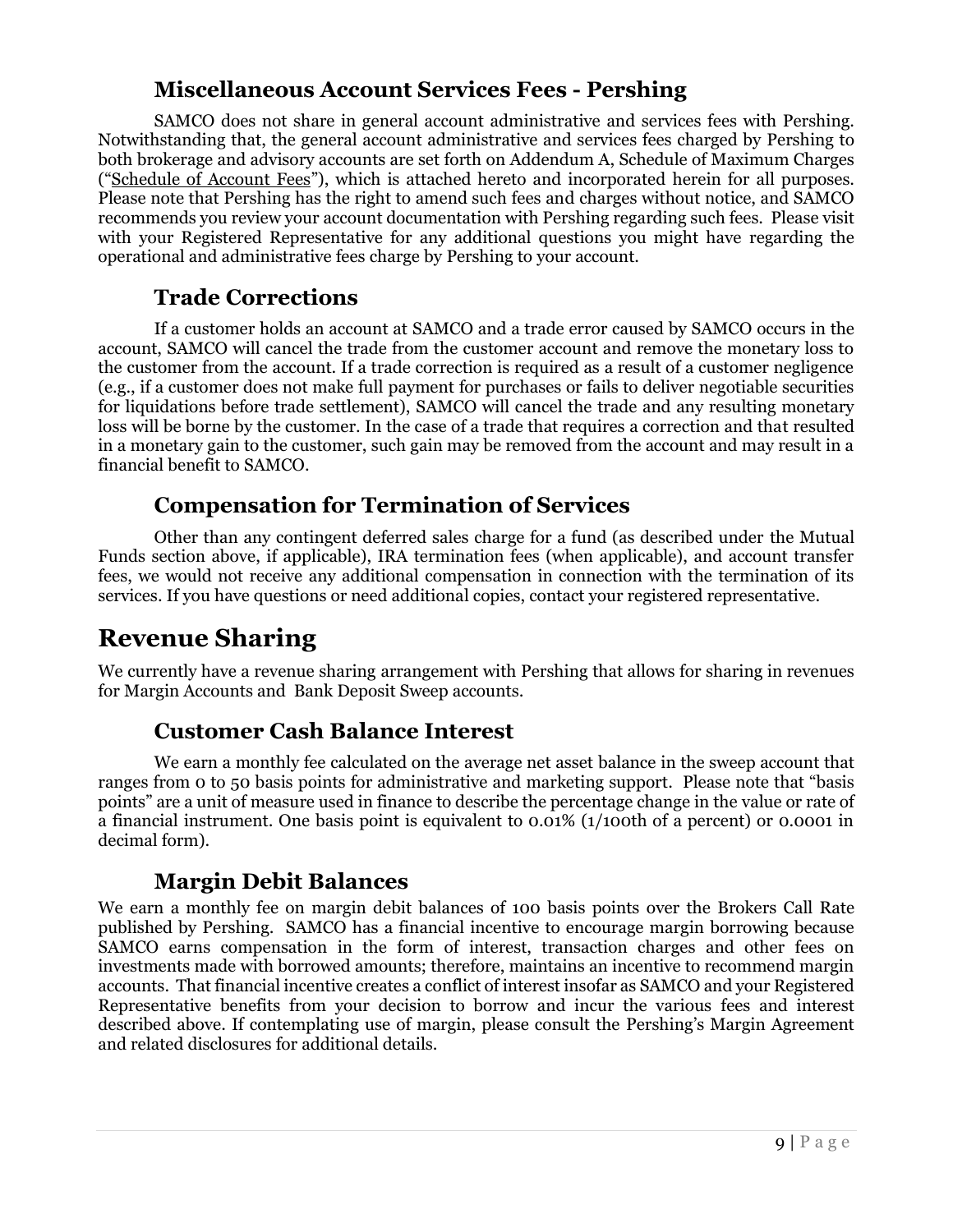#### **FDIC Money Market Sweep**

<span id="page-11-1"></span><span id="page-11-0"></span>On funds sweep into the Wells Fargo Bank Deposit Sweep Account, we earn a monthly fee of calculated on the average net cash assets in the account per the table below, exclusive of ERISA and advisory accounts. (Please note that the Federal Fund Target Rate is defined as the interest rate charged by one bank, for an overnight loan of money stored at the Federal Reserve, to another bank, as determined by the Federal Open Market Committee of the Federal Reserve).

## <span id="page-11-2"></span>**Conflicts of Interest**

Like all financial service providers, SAMCO and its Registered Representatives have conflicts of interest when we provide brokerage services to you. A conflict of interest is a situation in which we engage in a transaction or activity where our interest is materially adverse to your interest. The mere presence of a conflict of interest does not imply that harm to your interests will occur, but it is important that we acknowledge the presence of conflicts. Moreover, our regulatory obligations require that we establish, maintain, and enforce written policies and procedures reasonably designed to address conflicts of interest associated with our recommendations to you.

Our conflicts of interest are typically the result of compensation structures and other financial arrangements between us, our Registered Representatives, our clients and third parties. We offer a broad range of investment services and products and we receive various forms of compensation from our clients, affiliated and non-affiliated product providers and money managers, and other third parties as described above. Securities rules allow for us, our Registered Representatives, and our affiliates to earn compensation when we provide brokerage services to you. However, the compensation that we and our Registered Representatives receive from you varies based upon the product or service you purchase, which creates a financial incentive to recommend investment products and services that generate greater compensation to us.

We are committed to taking appropriate steps to identify, mitigate and avoid conflicts of interest to ensure we act in your best interest when providing brokerage recommendations to you. Below you will find additional information related to our conflicts of interest. This information is not intended to be an all-inclusive list of our conflicts, but generally describes those conflicts that are material to your brokerage relationship. In addition to this disclosure, conflicts of interest are disclosed to you in your account agreement(s) and disclosure documents, and other information we make available to you.

## <span id="page-11-4"></span><span id="page-11-3"></span>**Compensation We Receive from Clients**

#### **Transaction-based conflicts**

In your brokerage account you pay certain fees (commissions and sales charges) in connection with the buying and selling of each investment product, including mutual funds, variable annuities, alternative investments, exchange traded funds, equity securities, and bonds. Where these fees apply, the more transactions you enter into, the more compensation that we and your Registered Representative receive. This compensation creates an incentive for us to recommend that you buy and sell, rather than hold, these investments. We also have an incentive to recommend that you purchase investment products that carry higher fees, instead of products that carry lower fees or no fees at all.

#### **Markups and markdowns for principal transactions**

<span id="page-11-5"></span>When you buy or sell bonds and other fixed-income securities, such as structured products, we may impose a markup (increase) or markdown (decrease) in the price of transactions we execute on a principal, riskless agency basis. and in accordance with industry regulations. In those transactions,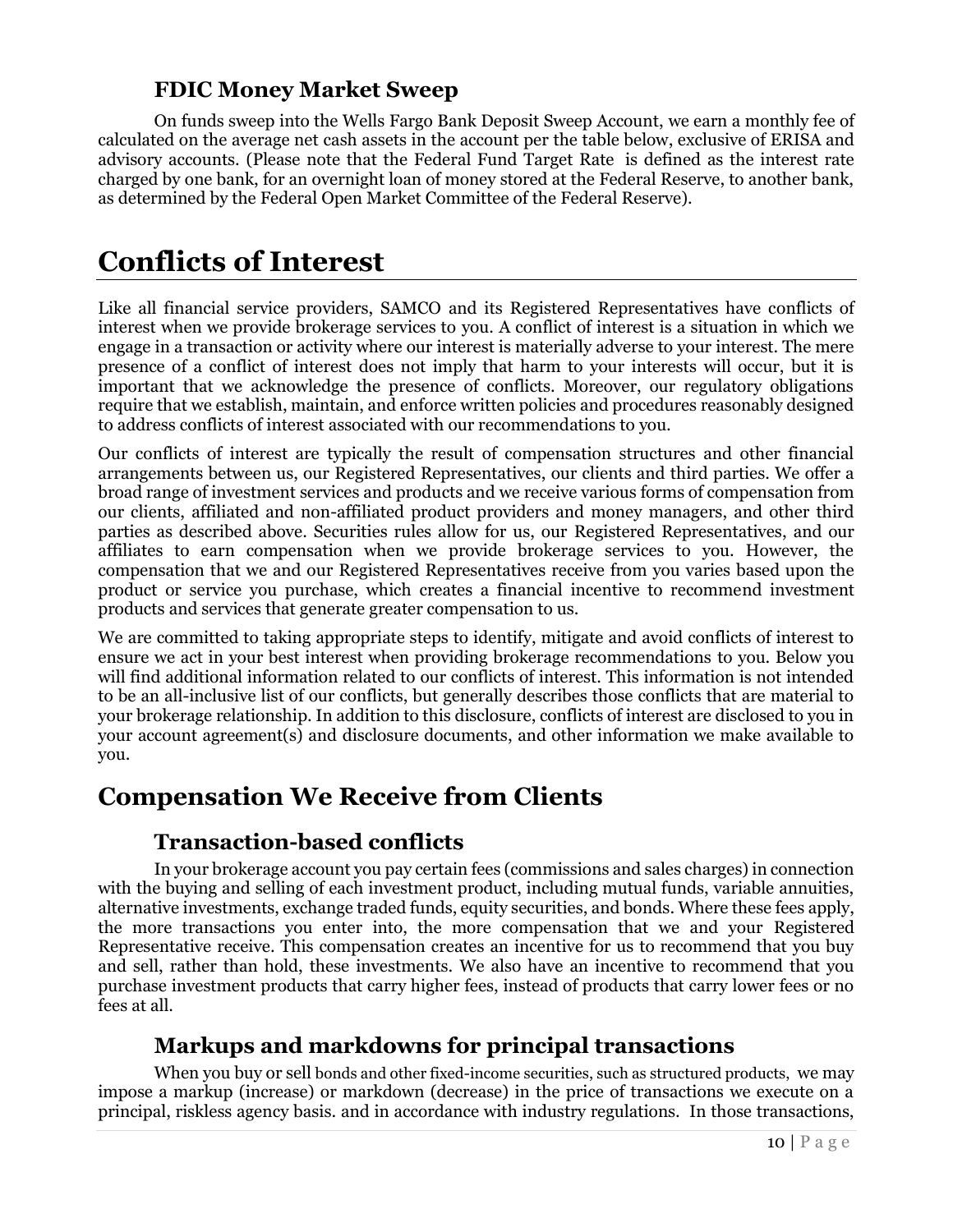we e are compensated based upon the difference (mark-up) between the price you pay for securities purchased from us and the price we sell such securities to you over the prevailing market price, or the difference (markdown) between the price you sell securities to us and the price we purchase such securities from you over the prevailing market price. We maintain policies and procedures reasonably designed to help ensure compliance with the mark-up and mark-down industry rules.

#### **Account maintenance and other administrative fees**

<span id="page-12-0"></span>While Pershing charges account maintenance and other administrative fees with respect to the services we provide or make available to you through your brokerage account, we do not share in those fees and charges.

#### <span id="page-12-1"></span>**Compensation Related to Proprietary Products**

We do not offer proprietary products.

## <span id="page-12-2"></span>**Compensation We Receive from Third Parties**

Third-party payments we receive may be based on new sales of investment products, creating an incentive for us to recommend you buy and sell, rather than hold, investments. In other cases, these payments are made on an ongoing basis as a percentage of invested assets, creating an incentive for us to recommend that you buy and hold investments (or continue to invest through certain thirdparty managers, advisers or mutual funds).

The total amount of payments we receive varies from product to product. It also varies from the compensation we receive in connection with other products and services we may make available to you. We have an incentive to recommend investment products and services that generate greater payments to us. This compensation generally represents an expense embedded in the investment products and services that is borne by investors, even where it is not paid by the Product Sponsor and not directly from the investment product or other fees you pay. The types of third- party compensation we receive include:

- **Revenue Sharing.** Margin interest and cash sweep accounts and other sharing received and negotiated with Pershing, that are included in the transaction costs outlined above.
- **Trail Compensation.** Ongoing compensation from Product Sponsors may be received by us and shared with our Registered Representatives. This compensation (commonly known as trails, service fees or Rule 12b- 1 fees in the case of mutual funds) is typically paid from the assets of the investment product under a distribution or servicing arrangement and is calculated as an annual percentage of invested assets. The amount of this compensation varies from product to product. We have an incentive to recommend that you purchase and hold interests in products that pay us higher trails.

#### <span id="page-12-3"></span>**Additional Compensation and Benefits from Product Sponsors and Other Third Parties**

We and our Registered Representatives, associates, employees, and agents receive additional compensation from third parties including:

• Pershing provides services to us, including research, execution, brokerage, custody and access to mutual funds and other investments. Additionally, other services provided assist us in managing and administering clients' accounts. These services are provided based in part on the assets held at the respective custodians, and as such, creates an incentive for us to direct clients to their custodial platforms.

The amount of these payments or benefits is not dependent or related to the level of assets you or any other of our clients invest through us.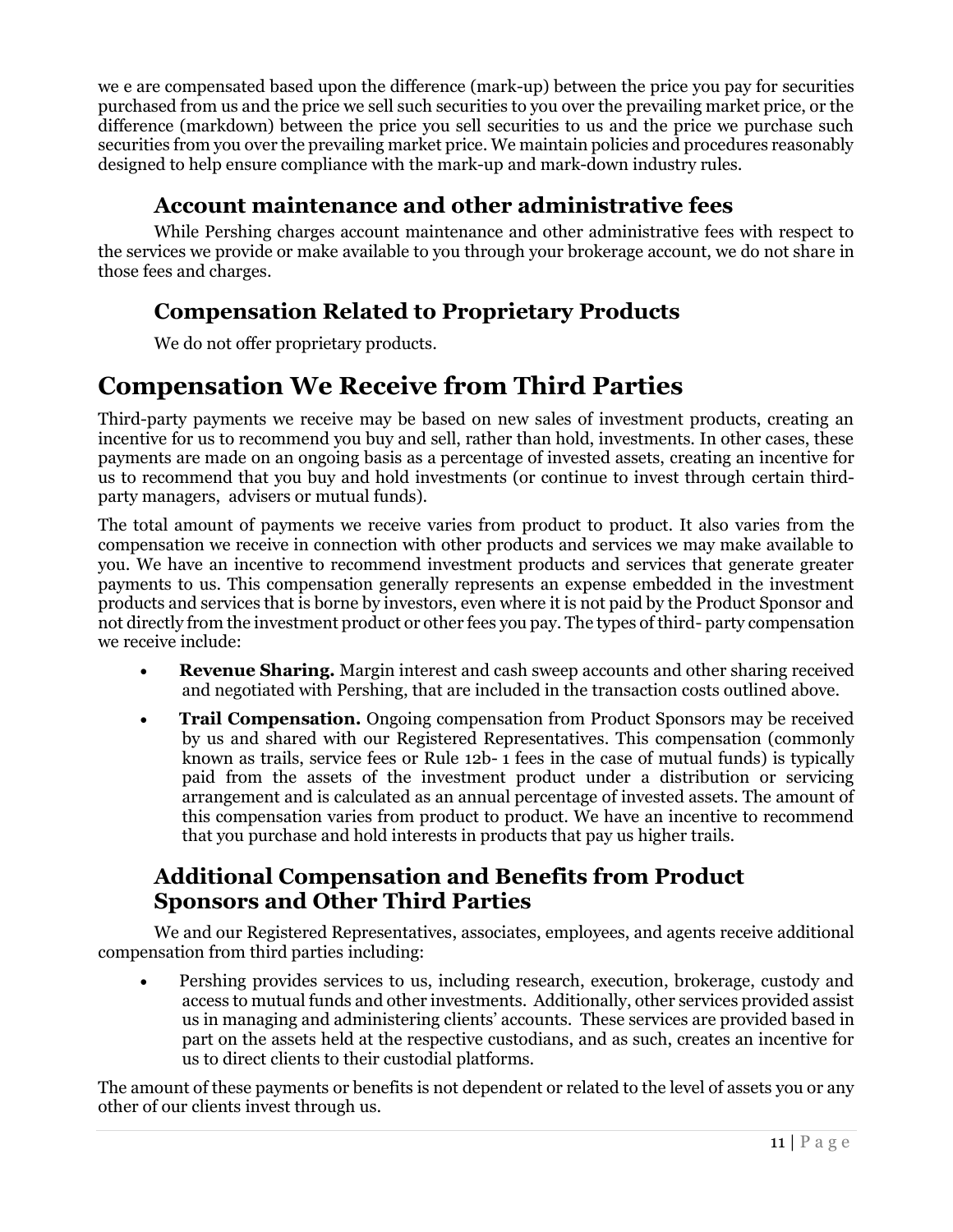#### **Product Share Classes**

<span id="page-13-0"></span>Some product sponsors offer multiple structures of the same product (e.g., mutual fund share classes) with each option having a unique expense structure, and some having lower costs to you as compared to others. We are incentivized to make available those share classes or other product structures that will generate the highest compensation to us.

### <span id="page-13-1"></span>**Compensation Related to Our Affiliates**

We earn compensation from the sale of insurance products to our brokerage customers. The amount of this compensation varies from insurance product to product. We have an incentive to recommend that you purchase insurance products to increase insurance compensation. However, we maintain policies and procedures designed to ensure that the recommendations to purchase insurance products are suitable for your needs, and in your best interest.

## <span id="page-13-3"></span><span id="page-13-2"></span>**Compensation Received by Registered Representatives**

#### **General**

Our Registered Representatives are compensated both as independent contractors and as salaried employees. Registered Representatives are compensated in a variety of ways based on the percentage of revenue generated from sales of products and services to clients and/or total assets under advisement, including brokerage account activity. The percentage received can vary (typically between 40% to 50%) depending on his or her agreements with us and the investment product or service recommended, and can be more or less than what he/she would receive at another brokerage firm. This compensation may vary by the product or service associated with a recommendation. In addition to upfront-transaction based compensation, some products feature on-going residual or "trail" payments. Thus, Registered Representatives are incentivized to recommend products that have higher fees as well as those with on-going payments. Notwithstanding that conflict, we have controls established to identify and mitigate this risk.

Typically, a Registered Representative's payout schedule (periodically adjusted by us at our discretion) increases with production and asset levels. The same payout schedule is reduced when Registered Representatives discount certain client fees and commissions, or client relationship asset levels are below minimums established by us from time to time.

As a result, Registered Representatives have an incentive to provide brokerage recommendations that result in selling more investment products and services, as well as investment products and services that carry higher fees. Registered Representatives also have an incentive to provide brokerage recommendations to gather more assets under management and to increase brokerage trading activity, and to reduce the amount of discounts available to you. Notwithstanding those conflicts, we have controls established to identify and mitigate this risk.

Registered Representatives have an financial incentive to recommend you rollover assets from a Qualified Retirement Plan ("QRP") to a brokerage Individual Retirement Account ("IRA') because we will be paid compensation on those assets, for example, through commissions, fees and/or third party payments. A customer should be aware that such fees and commissions likely will be higher than those the customer pays through the plan, and there can be custodial and other maintenance fees. As securities held in a retirement plan are generally not transferred to an IRA, commissions and sales charges may be charged when liquidating such securities prior to the transfer, in addition to commissions and sales charges previously paid on transactions in the plan. Notwithstanding the above, we maintain policies and procedures designed to ensure that rollover recommendations are in your best interest.

Brokerage accounts do not feature an on-going fee based on assets under management. Registered Representatives are incentivized to recommend you transition your brokerage services account to an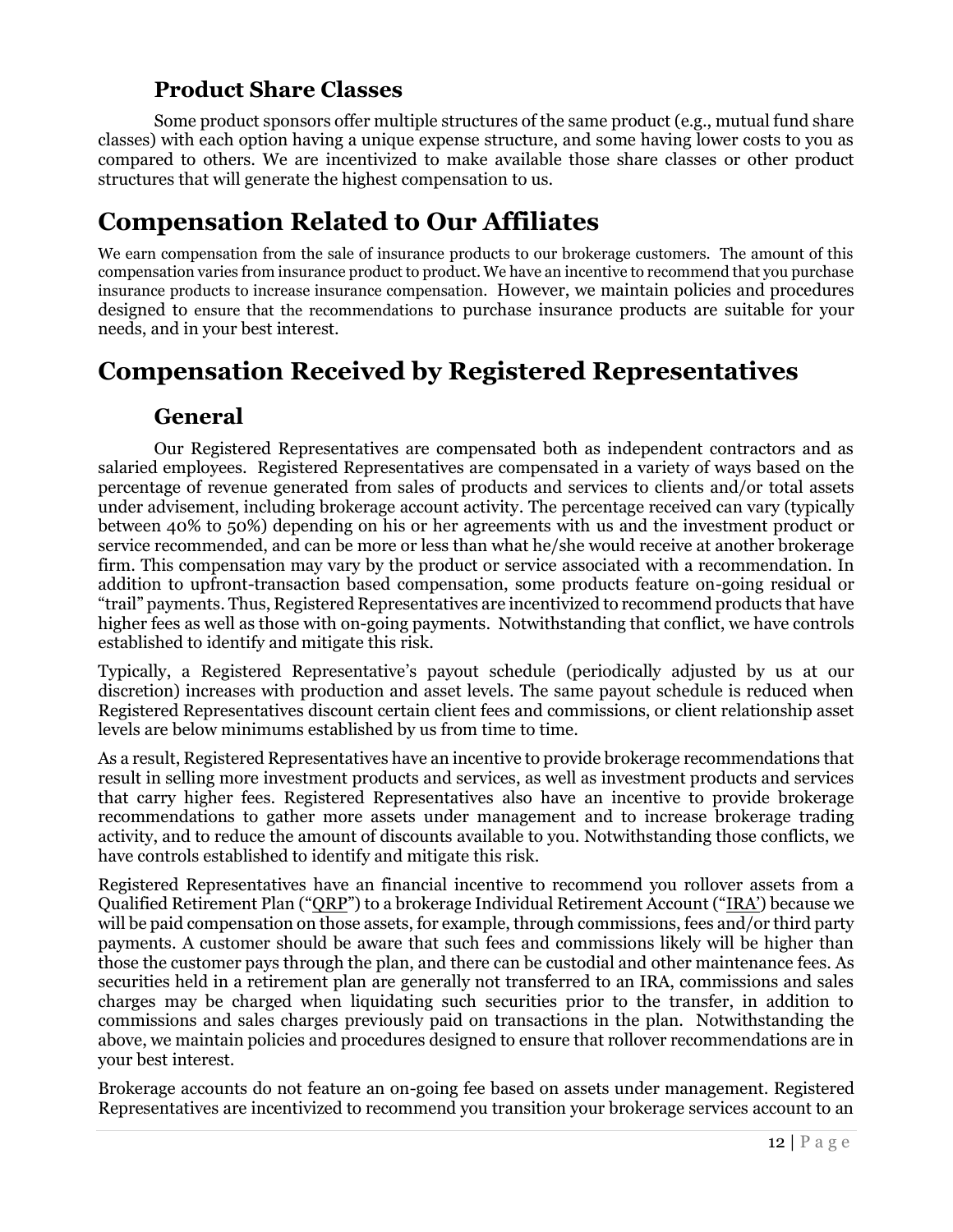advisory account to generate on-going revenue where your brokerage account has minimal activity. Further, Registered Representatives are incentivized to recommend you transition your brokerage account to an advisory account after you have already placed purchases resulting in commissions and/or other transaction-based brokerage fees. We have controls established to identify and mitigate this risk. Registered Representatives also have an incentive to provide higher levels of service to those clients who generate the most fees.

## **Other Registered Representative Activities**

Registered Representatives may be motivated to place trades ahead of clients in order to receive more favorable prices than their clients. To address this conflict, we maintain policies and procedures and a Code of Ethics designed to ensure you obtain best execution on your securities transactions executed thorough us.

## **Additional Resources**

| <b>Title</b>                                                                                      | <b>Web Address</b>                                                                          |
|---------------------------------------------------------------------------------------------------|---------------------------------------------------------------------------------------------|
| <b>SAMCO Form CRS</b>                                                                             | https://www.samcocapital.com/regulatory-disclosures                                         |
| SAMCO DOL Fiduciary<br><b>Disclosure</b>                                                          | https://www.samcocapital.com/regulatory-disclosures                                         |
| SAMCO Legal<br><b>Disclosures</b>                                                                 | https://www.samcocapital.com/regulatory-disclosures                                         |
| <b>FINRA</b>                                                                                      | https://www.finra.org/                                                                      |
| <b>SIPC</b>                                                                                       | https://www.sipc.org/                                                                       |
| <b>BrokerCheck</b>                                                                                | https://brokercheck.finra.org/                                                              |
| <b>Pershing Disclosures</b>                                                                       | https://www.pershing.com/disclosures#panel1                                                 |
| Mutual Fund, Money Market and Bank Deposit Disclosures<br>deposit-program-disclosures.pdf         | https://www.pershing.com/global-assets/pdf/disclosures/per-mutual-fund-money-fund-and-bank- |
| <b>Important Information Regarding Money Market Mutual Funds</b><br>money-market-mutual-funds.pdf | https://www.pershing.com/global-assets/pdf/disclosures/per-important-information-regarding- |
| <b>Annuity Fees and Revenue Disclosure</b>                                                        | https://www.pershing.com/global-assets/pdf/disclosures/per-annuity-fees-and-revenue.pdf     |
| <b>Float Disclosure</b><br>https://www.pershing.com/global-assets/pdf/disclosures/per-float.pdf   |                                                                                             |
| <b>Information Statement - Securities Financing Transactions</b>                                  | https://www.pershing.com/global-assets/pdf/disclosures/per-eu-article-15-info-stmt.pdf      |
| https://www.pershing.com/rates                                                                    | Sweep Money Market Mutual Fund & FDIC-Insured Deposits Program Rates & Bank Lists           |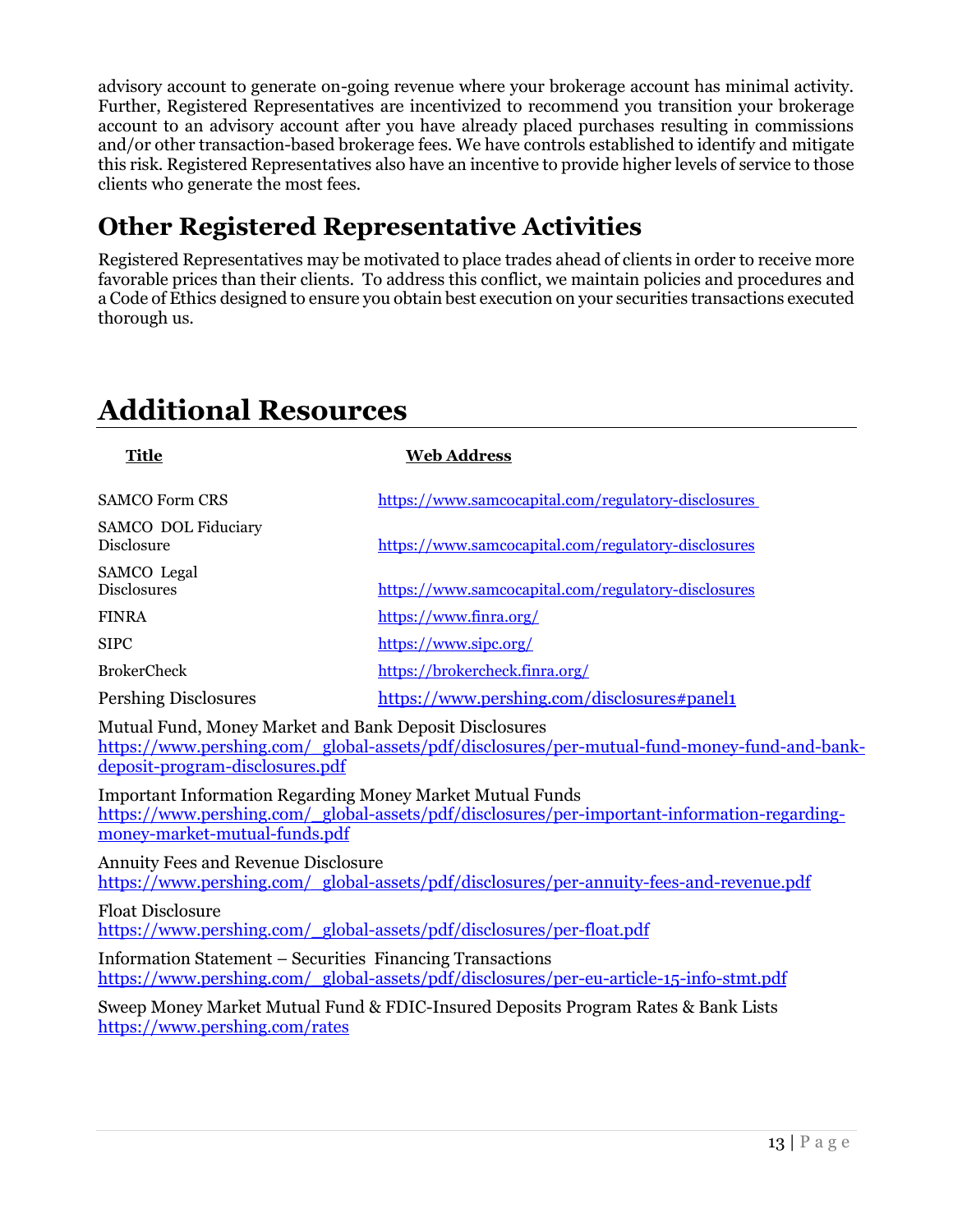## **SCHEDULE OF MAXIMUM CHARGES**

Your investment advisor has entered into an agreement with Pershing Advisor Solutions LLC (Pershing Advisor Solutions) to provide certain services related to your brokerage account for a fee. Below is the schedule of maximum charges for these services which are applied to your account on either a transaction or asset-level basis. Please note that any changes in this pricing agreement will take effect after 30 days written notice.

**In many instances, your investment advisor has negotiated lower rates on your behalf. Should you have any questions, please contact your investment advisor. \*\*** Fee includes commission charged by SAMCO in excess of Pershing Fee

#### **TRANSACTION-BASED PRICING**

| <b>TRANSACTION-BASED PRICING</b><br><b>FEE</b><br><b>TRADING SERVICES</b><br><b>ADDITIONAL SERVICES</b><br><b>FEE</b><br>5%<br>\$.16 per share <sup>1</sup><br>Equities/ETF<br>Foreign Currency Deposit Charge<br><b>Fixed Income Transactions</b><br><b>Account Termination</b><br>\$65.00 per ticket<br>\$150.00 per account<br>Mutual Funds <sup>2</sup><br>Compensatory Interest for Failed Trades<br>Pass through<br>Mutual Fund Exchanges<br>\$30.00 per exchange<br>Cash Due Interest<br>Pershing Base Lending Rate + 1.00%6<br><b>DK</b> Interest<br>No Load Funds and Load Funds<br>\$45.00 per ticket <sup>3</sup><br>Pass through<br>No-Transaction-Fee Funds<br>\$20 per item<br>No charge<br>Direct Registration System (DRS) Transfer Out<br>Options<br>\$3.50 per contract <sup>1</sup><br>No-Transaction-Fee (NTF) FundVest <sup>®</sup> Early Redemption<br><b>Precious Metals</b><br>Non-Retirement Account<br>\$100.00 per event<br>\$40.00 per transaction<br>Pershing LLC Retirement Account (as custodian)<br>Unit Investment Trusts<br>\$70.00 per transaction<br>\$100.00 per event<br>Periodic Investments<br>\$30.00 per event<br><b>Foreign Receives and Delivers</b><br>CLEARANCE-ONLY FEES (TRADEAWAYS) <sup>4</sup><br><b>FEE</b><br>Euroclear<br>\$70.00 per item<br>Equities **<br>\$9.00 per ticket<br>All Other Foreign Agents<br>\$90.00 per item<br>Fixed Income<br>\$45.00 per ticket<br>Safekeeping (Physical Certificates)<br>\$9.00 per ticket<br>Options (CMTA)<br>**<br>U.S. Securities<br>\$9.00 per security, per month<br>FEE <sup>5</sup><br><b>CORESTONE ACCOUNT®</b><br><b>Foreign Securities</b><br>\$9.00 per security, per month<br>\$25.00 per year <sup>10</sup><br><b>Silver Account</b><br>Register and Ship Securities<br>\$50.00 per event<br><b>Legal Transfers</b><br><b>Silver Plus Account</b><br>\$75.00 per year<br>\$400.00 per event<br>Unrelated Business Taxable Income Tax<br>Gold Account<br>\$125.00 per year<br>\$400.00 per return<br>Preparation and Return Filing<br>Platinum Account<br>\$175.00 per year<br><b>Option Exercise and Assignment</b><br>Corporate Gold Account<br>\$175.00 per year<br><b>Currency Options</b><br>\$300.00 per notification<br>Corporate Platinum Account<br><b>Equity Options</b><br>\$275.00 per year<br>\$40.00 per notification<br><b>Wired Funds</b><br>RETIREMENT AND SAVINGS ACCOUNTS<br><b>FEE</b><br>\$30.00 per event<br>Annual Maintenance<br>Paper Surcharge <sup>8</sup><br>Paper delivery of account statements<br>\$45.00 per account, per year<br>\$5.00 per statement mailed<br>IRA, Roth IRA, Education Savings Account,<br>Paper delivery of trade confirmations<br>5305-SEP<br>(at end of the calendar year)<br>\$6.00 per confirmation mailed<br>\$60.00 per account, per year<br>All other plans, including 401(k)<br>(at end of the calendar year)<br>Checking<br>Overnight Delivery Fee <sup>7</sup><br>Qualified Retirement Plan and 403(b)(7) loans<br>\$60.00 per loan<br>\$50.00 per event<br>Roth IRA Conversions<br>\$35.00 per conversion<br><b>Bounced Checks</b><br>\$30.00 per event<br><b>FEE</b><br><b>MARGIN DEBIT</b><br>Personal - Reorder<br>\$10.00 per event<br>Interest Rate (USD)<br>Pershing Base Lending Rate + 2.25% <sup>6</sup><br>Carbon Copy - Initial order<br>\$20.00 per event<br>Central Bank Target Rate + 5.00%<br>Carbon Copy - Reorder<br>Interest Rate (Non-USD)<br>\$30.00 per event<br>\$25.00 per event<br>Business - Initial Reorder<br>\$55.00 per event<br><b>Margin Extensions</b><br>Non-Purpose Loans<br>Prime $+3\%$<br><b>Business - Reorder</b><br>\$45.00 per event<br><b>ALTERNATIVE INVESTMENT NETWORK</b><br><b>FEE</b><br><b>Business - Binder</b><br>\$25.00 per event<br>\$300.00 per position<br>Retrieve Copy of Paid Checks<br>\$4.00 per event<br>Annual Administration<br>\$500.00 per review<br>Cash Advance Fee (non-ATM)<br><b>Eligibility Review</b><br>0.50% of principal (\$4.00 minimum)<br>\$75.00 per position, per year<br>Retrieve Copy of Paid Debit Card Draft<br>\$4.00 per event<br>Redemption<br>(at end of the calendar year)<br>\$20.00 per event<br>Checking Stop Payment (non-Corestone Account)<br>\$75.00 per position, per year<br>150 bps (of market value per annum<br>Re-registration<br>Precious Metals Storage<br>billed forward on a quarterly basis)<br>(at end of the calendar year)<br>\$75.00 per purchase<br>2% of transaction<br>Subscription/Transaction<br>Foreign Transaction Fee<br>Overnight Debit Card or Checkbook Fee<br>\$50 per event<br><b>GLOBAL EXECUTION, CLEARANCE AND</b><br><b>FEE</b><br><b>FOREIGN SETTLEMENT SERVICES</b><br>Precious Metals Delivery<br>Pass-through<br><b>Optional Services</b><br><b>Foreign Execution Services</b><br>75 bps<br>Foreign Settlement Services<br>\$150.00<br>\$20 per event<br>Bond Redemption fee<br>Foreign Exchange<br>Bond Redemption Notification fee<br>\$2.00 per notification<br>80 bps per spread<br>Books and Records Client Notification<br>\$3.00 per notification plus postage |  | <b>QUESTIONS, PIEASE CONTACT YOUT INVESTMENT ADVISOF.</b> The fee includes commission charged by SAMCO in excess of Pershing Fee. The difference in cost resulting from<br>the commission should be viewed as additional compensation by SAMCO. |  |
|-----------------------------------------------------------------------------------------------------------------------------------------------------------------------------------------------------------------------------------------------------------------------------------------------------------------------------------------------------------------------------------------------------------------------------------------------------------------------------------------------------------------------------------------------------------------------------------------------------------------------------------------------------------------------------------------------------------------------------------------------------------------------------------------------------------------------------------------------------------------------------------------------------------------------------------------------------------------------------------------------------------------------------------------------------------------------------------------------------------------------------------------------------------------------------------------------------------------------------------------------------------------------------------------------------------------------------------------------------------------------------------------------------------------------------------------------------------------------------------------------------------------------------------------------------------------------------------------------------------------------------------------------------------------------------------------------------------------------------------------------------------------------------------------------------------------------------------------------------------------------------------------------------------------------------------------------------------------------------------------------------------------------------------------------------------------------------------------------------------------------------------------------------------------------------------------------------------------------------------------------------------------------------------------------------------------------------------------------------------------------------------------------------------------------------------------------------------------------------------------------------------------------------------------------------------------------------------------------------------------------------------------------------------------------------------------------------------------------------------------------------------------------------------------------------------------------------------------------------------------------------------------------------------------------------------------------------------------------------------------------------------------------------------------------------------------------------------------------------------------------------------------------------------------------------------------------------------------------------------------------------------------------------------------------------------------------------------------------------------------------------------------------------------------------------------------------------------------------------------------------------------------------------------------------------------------------------------------------------------------------------------------------------------------------------------------------------------------------------------------------------------------------------------------------------------------------------------------------------------------------------------------------------------------------------------------------------------------------------------------------------------------------------------------------------------------------------------------------------------------------------------------------------------------------------------------------------------------------------------------------------------------------------------------------------------------------------------------------------------------------------------------------------------------------------------------------------------------------------------------------------------------------------------------------------------------------------------------------------------------------------------------------------------------------------------------------------------------------------------------------------------------------------------------------------------------------------------------------------------------------------------------------------------------------------------------------------------------------------------------------------------------------------------------------------------------------------------|--|-------------------------------------------------------------------------------------------------------------------------------------------------------------------------------------------------------------------------------------------------|--|
|                                                                                                                                                                                                                                                                                                                                                                                                                                                                                                                                                                                                                                                                                                                                                                                                                                                                                                                                                                                                                                                                                                                                                                                                                                                                                                                                                                                                                                                                                                                                                                                                                                                                                                                                                                                                                                                                                                                                                                                                                                                                                                                                                                                                                                                                                                                                                                                                                                                                                                                                                                                                                                                                                                                                                                                                                                                                                                                                                                                                                                                                                                                                                                                                                                                                                                                                                                                                                                                                                                                                                                                                                                                                                                                                                                                                                                                                                                                                                                                                                                                                                                                                                                                                                                                                                                                                                                                                                                                                                                                                                                                                                                                                                                                                                                                                                                                                                                                                                                                                                                                                                   |  |                                                                                                                                                                                                                                                 |  |
|                                                                                                                                                                                                                                                                                                                                                                                                                                                                                                                                                                                                                                                                                                                                                                                                                                                                                                                                                                                                                                                                                                                                                                                                                                                                                                                                                                                                                                                                                                                                                                                                                                                                                                                                                                                                                                                                                                                                                                                                                                                                                                                                                                                                                                                                                                                                                                                                                                                                                                                                                                                                                                                                                                                                                                                                                                                                                                                                                                                                                                                                                                                                                                                                                                                                                                                                                                                                                                                                                                                                                                                                                                                                                                                                                                                                                                                                                                                                                                                                                                                                                                                                                                                                                                                                                                                                                                                                                                                                                                                                                                                                                                                                                                                                                                                                                                                                                                                                                                                                                                                                                   |  |                                                                                                                                                                                                                                                 |  |
|                                                                                                                                                                                                                                                                                                                                                                                                                                                                                                                                                                                                                                                                                                                                                                                                                                                                                                                                                                                                                                                                                                                                                                                                                                                                                                                                                                                                                                                                                                                                                                                                                                                                                                                                                                                                                                                                                                                                                                                                                                                                                                                                                                                                                                                                                                                                                                                                                                                                                                                                                                                                                                                                                                                                                                                                                                                                                                                                                                                                                                                                                                                                                                                                                                                                                                                                                                                                                                                                                                                                                                                                                                                                                                                                                                                                                                                                                                                                                                                                                                                                                                                                                                                                                                                                                                                                                                                                                                                                                                                                                                                                                                                                                                                                                                                                                                                                                                                                                                                                                                                                                   |  |                                                                                                                                                                                                                                                 |  |
|                                                                                                                                                                                                                                                                                                                                                                                                                                                                                                                                                                                                                                                                                                                                                                                                                                                                                                                                                                                                                                                                                                                                                                                                                                                                                                                                                                                                                                                                                                                                                                                                                                                                                                                                                                                                                                                                                                                                                                                                                                                                                                                                                                                                                                                                                                                                                                                                                                                                                                                                                                                                                                                                                                                                                                                                                                                                                                                                                                                                                                                                                                                                                                                                                                                                                                                                                                                                                                                                                                                                                                                                                                                                                                                                                                                                                                                                                                                                                                                                                                                                                                                                                                                                                                                                                                                                                                                                                                                                                                                                                                                                                                                                                                                                                                                                                                                                                                                                                                                                                                                                                   |  |                                                                                                                                                                                                                                                 |  |
|                                                                                                                                                                                                                                                                                                                                                                                                                                                                                                                                                                                                                                                                                                                                                                                                                                                                                                                                                                                                                                                                                                                                                                                                                                                                                                                                                                                                                                                                                                                                                                                                                                                                                                                                                                                                                                                                                                                                                                                                                                                                                                                                                                                                                                                                                                                                                                                                                                                                                                                                                                                                                                                                                                                                                                                                                                                                                                                                                                                                                                                                                                                                                                                                                                                                                                                                                                                                                                                                                                                                                                                                                                                                                                                                                                                                                                                                                                                                                                                                                                                                                                                                                                                                                                                                                                                                                                                                                                                                                                                                                                                                                                                                                                                                                                                                                                                                                                                                                                                                                                                                                   |  |                                                                                                                                                                                                                                                 |  |
|                                                                                                                                                                                                                                                                                                                                                                                                                                                                                                                                                                                                                                                                                                                                                                                                                                                                                                                                                                                                                                                                                                                                                                                                                                                                                                                                                                                                                                                                                                                                                                                                                                                                                                                                                                                                                                                                                                                                                                                                                                                                                                                                                                                                                                                                                                                                                                                                                                                                                                                                                                                                                                                                                                                                                                                                                                                                                                                                                                                                                                                                                                                                                                                                                                                                                                                                                                                                                                                                                                                                                                                                                                                                                                                                                                                                                                                                                                                                                                                                                                                                                                                                                                                                                                                                                                                                                                                                                                                                                                                                                                                                                                                                                                                                                                                                                                                                                                                                                                                                                                                                                   |  |                                                                                                                                                                                                                                                 |  |
|                                                                                                                                                                                                                                                                                                                                                                                                                                                                                                                                                                                                                                                                                                                                                                                                                                                                                                                                                                                                                                                                                                                                                                                                                                                                                                                                                                                                                                                                                                                                                                                                                                                                                                                                                                                                                                                                                                                                                                                                                                                                                                                                                                                                                                                                                                                                                                                                                                                                                                                                                                                                                                                                                                                                                                                                                                                                                                                                                                                                                                                                                                                                                                                                                                                                                                                                                                                                                                                                                                                                                                                                                                                                                                                                                                                                                                                                                                                                                                                                                                                                                                                                                                                                                                                                                                                                                                                                                                                                                                                                                                                                                                                                                                                                                                                                                                                                                                                                                                                                                                                                                   |  |                                                                                                                                                                                                                                                 |  |
|                                                                                                                                                                                                                                                                                                                                                                                                                                                                                                                                                                                                                                                                                                                                                                                                                                                                                                                                                                                                                                                                                                                                                                                                                                                                                                                                                                                                                                                                                                                                                                                                                                                                                                                                                                                                                                                                                                                                                                                                                                                                                                                                                                                                                                                                                                                                                                                                                                                                                                                                                                                                                                                                                                                                                                                                                                                                                                                                                                                                                                                                                                                                                                                                                                                                                                                                                                                                                                                                                                                                                                                                                                                                                                                                                                                                                                                                                                                                                                                                                                                                                                                                                                                                                                                                                                                                                                                                                                                                                                                                                                                                                                                                                                                                                                                                                                                                                                                                                                                                                                                                                   |  |                                                                                                                                                                                                                                                 |  |
|                                                                                                                                                                                                                                                                                                                                                                                                                                                                                                                                                                                                                                                                                                                                                                                                                                                                                                                                                                                                                                                                                                                                                                                                                                                                                                                                                                                                                                                                                                                                                                                                                                                                                                                                                                                                                                                                                                                                                                                                                                                                                                                                                                                                                                                                                                                                                                                                                                                                                                                                                                                                                                                                                                                                                                                                                                                                                                                                                                                                                                                                                                                                                                                                                                                                                                                                                                                                                                                                                                                                                                                                                                                                                                                                                                                                                                                                                                                                                                                                                                                                                                                                                                                                                                                                                                                                                                                                                                                                                                                                                                                                                                                                                                                                                                                                                                                                                                                                                                                                                                                                                   |  |                                                                                                                                                                                                                                                 |  |
|                                                                                                                                                                                                                                                                                                                                                                                                                                                                                                                                                                                                                                                                                                                                                                                                                                                                                                                                                                                                                                                                                                                                                                                                                                                                                                                                                                                                                                                                                                                                                                                                                                                                                                                                                                                                                                                                                                                                                                                                                                                                                                                                                                                                                                                                                                                                                                                                                                                                                                                                                                                                                                                                                                                                                                                                                                                                                                                                                                                                                                                                                                                                                                                                                                                                                                                                                                                                                                                                                                                                                                                                                                                                                                                                                                                                                                                                                                                                                                                                                                                                                                                                                                                                                                                                                                                                                                                                                                                                                                                                                                                                                                                                                                                                                                                                                                                                                                                                                                                                                                                                                   |  |                                                                                                                                                                                                                                                 |  |
|                                                                                                                                                                                                                                                                                                                                                                                                                                                                                                                                                                                                                                                                                                                                                                                                                                                                                                                                                                                                                                                                                                                                                                                                                                                                                                                                                                                                                                                                                                                                                                                                                                                                                                                                                                                                                                                                                                                                                                                                                                                                                                                                                                                                                                                                                                                                                                                                                                                                                                                                                                                                                                                                                                                                                                                                                                                                                                                                                                                                                                                                                                                                                                                                                                                                                                                                                                                                                                                                                                                                                                                                                                                                                                                                                                                                                                                                                                                                                                                                                                                                                                                                                                                                                                                                                                                                                                                                                                                                                                                                                                                                                                                                                                                                                                                                                                                                                                                                                                                                                                                                                   |  |                                                                                                                                                                                                                                                 |  |
|                                                                                                                                                                                                                                                                                                                                                                                                                                                                                                                                                                                                                                                                                                                                                                                                                                                                                                                                                                                                                                                                                                                                                                                                                                                                                                                                                                                                                                                                                                                                                                                                                                                                                                                                                                                                                                                                                                                                                                                                                                                                                                                                                                                                                                                                                                                                                                                                                                                                                                                                                                                                                                                                                                                                                                                                                                                                                                                                                                                                                                                                                                                                                                                                                                                                                                                                                                                                                                                                                                                                                                                                                                                                                                                                                                                                                                                                                                                                                                                                                                                                                                                                                                                                                                                                                                                                                                                                                                                                                                                                                                                                                                                                                                                                                                                                                                                                                                                                                                                                                                                                                   |  |                                                                                                                                                                                                                                                 |  |
|                                                                                                                                                                                                                                                                                                                                                                                                                                                                                                                                                                                                                                                                                                                                                                                                                                                                                                                                                                                                                                                                                                                                                                                                                                                                                                                                                                                                                                                                                                                                                                                                                                                                                                                                                                                                                                                                                                                                                                                                                                                                                                                                                                                                                                                                                                                                                                                                                                                                                                                                                                                                                                                                                                                                                                                                                                                                                                                                                                                                                                                                                                                                                                                                                                                                                                                                                                                                                                                                                                                                                                                                                                                                                                                                                                                                                                                                                                                                                                                                                                                                                                                                                                                                                                                                                                                                                                                                                                                                                                                                                                                                                                                                                                                                                                                                                                                                                                                                                                                                                                                                                   |  |                                                                                                                                                                                                                                                 |  |
|                                                                                                                                                                                                                                                                                                                                                                                                                                                                                                                                                                                                                                                                                                                                                                                                                                                                                                                                                                                                                                                                                                                                                                                                                                                                                                                                                                                                                                                                                                                                                                                                                                                                                                                                                                                                                                                                                                                                                                                                                                                                                                                                                                                                                                                                                                                                                                                                                                                                                                                                                                                                                                                                                                                                                                                                                                                                                                                                                                                                                                                                                                                                                                                                                                                                                                                                                                                                                                                                                                                                                                                                                                                                                                                                                                                                                                                                                                                                                                                                                                                                                                                                                                                                                                                                                                                                                                                                                                                                                                                                                                                                                                                                                                                                                                                                                                                                                                                                                                                                                                                                                   |  |                                                                                                                                                                                                                                                 |  |
|                                                                                                                                                                                                                                                                                                                                                                                                                                                                                                                                                                                                                                                                                                                                                                                                                                                                                                                                                                                                                                                                                                                                                                                                                                                                                                                                                                                                                                                                                                                                                                                                                                                                                                                                                                                                                                                                                                                                                                                                                                                                                                                                                                                                                                                                                                                                                                                                                                                                                                                                                                                                                                                                                                                                                                                                                                                                                                                                                                                                                                                                                                                                                                                                                                                                                                                                                                                                                                                                                                                                                                                                                                                                                                                                                                                                                                                                                                                                                                                                                                                                                                                                                                                                                                                                                                                                                                                                                                                                                                                                                                                                                                                                                                                                                                                                                                                                                                                                                                                                                                                                                   |  |                                                                                                                                                                                                                                                 |  |
|                                                                                                                                                                                                                                                                                                                                                                                                                                                                                                                                                                                                                                                                                                                                                                                                                                                                                                                                                                                                                                                                                                                                                                                                                                                                                                                                                                                                                                                                                                                                                                                                                                                                                                                                                                                                                                                                                                                                                                                                                                                                                                                                                                                                                                                                                                                                                                                                                                                                                                                                                                                                                                                                                                                                                                                                                                                                                                                                                                                                                                                                                                                                                                                                                                                                                                                                                                                                                                                                                                                                                                                                                                                                                                                                                                                                                                                                                                                                                                                                                                                                                                                                                                                                                                                                                                                                                                                                                                                                                                                                                                                                                                                                                                                                                                                                                                                                                                                                                                                                                                                                                   |  |                                                                                                                                                                                                                                                 |  |
|                                                                                                                                                                                                                                                                                                                                                                                                                                                                                                                                                                                                                                                                                                                                                                                                                                                                                                                                                                                                                                                                                                                                                                                                                                                                                                                                                                                                                                                                                                                                                                                                                                                                                                                                                                                                                                                                                                                                                                                                                                                                                                                                                                                                                                                                                                                                                                                                                                                                                                                                                                                                                                                                                                                                                                                                                                                                                                                                                                                                                                                                                                                                                                                                                                                                                                                                                                                                                                                                                                                                                                                                                                                                                                                                                                                                                                                                                                                                                                                                                                                                                                                                                                                                                                                                                                                                                                                                                                                                                                                                                                                                                                                                                                                                                                                                                                                                                                                                                                                                                                                                                   |  |                                                                                                                                                                                                                                                 |  |
|                                                                                                                                                                                                                                                                                                                                                                                                                                                                                                                                                                                                                                                                                                                                                                                                                                                                                                                                                                                                                                                                                                                                                                                                                                                                                                                                                                                                                                                                                                                                                                                                                                                                                                                                                                                                                                                                                                                                                                                                                                                                                                                                                                                                                                                                                                                                                                                                                                                                                                                                                                                                                                                                                                                                                                                                                                                                                                                                                                                                                                                                                                                                                                                                                                                                                                                                                                                                                                                                                                                                                                                                                                                                                                                                                                                                                                                                                                                                                                                                                                                                                                                                                                                                                                                                                                                                                                                                                                                                                                                                                                                                                                                                                                                                                                                                                                                                                                                                                                                                                                                                                   |  |                                                                                                                                                                                                                                                 |  |
|                                                                                                                                                                                                                                                                                                                                                                                                                                                                                                                                                                                                                                                                                                                                                                                                                                                                                                                                                                                                                                                                                                                                                                                                                                                                                                                                                                                                                                                                                                                                                                                                                                                                                                                                                                                                                                                                                                                                                                                                                                                                                                                                                                                                                                                                                                                                                                                                                                                                                                                                                                                                                                                                                                                                                                                                                                                                                                                                                                                                                                                                                                                                                                                                                                                                                                                                                                                                                                                                                                                                                                                                                                                                                                                                                                                                                                                                                                                                                                                                                                                                                                                                                                                                                                                                                                                                                                                                                                                                                                                                                                                                                                                                                                                                                                                                                                                                                                                                                                                                                                                                                   |  |                                                                                                                                                                                                                                                 |  |
|                                                                                                                                                                                                                                                                                                                                                                                                                                                                                                                                                                                                                                                                                                                                                                                                                                                                                                                                                                                                                                                                                                                                                                                                                                                                                                                                                                                                                                                                                                                                                                                                                                                                                                                                                                                                                                                                                                                                                                                                                                                                                                                                                                                                                                                                                                                                                                                                                                                                                                                                                                                                                                                                                                                                                                                                                                                                                                                                                                                                                                                                                                                                                                                                                                                                                                                                                                                                                                                                                                                                                                                                                                                                                                                                                                                                                                                                                                                                                                                                                                                                                                                                                                                                                                                                                                                                                                                                                                                                                                                                                                                                                                                                                                                                                                                                                                                                                                                                                                                                                                                                                   |  |                                                                                                                                                                                                                                                 |  |
|                                                                                                                                                                                                                                                                                                                                                                                                                                                                                                                                                                                                                                                                                                                                                                                                                                                                                                                                                                                                                                                                                                                                                                                                                                                                                                                                                                                                                                                                                                                                                                                                                                                                                                                                                                                                                                                                                                                                                                                                                                                                                                                                                                                                                                                                                                                                                                                                                                                                                                                                                                                                                                                                                                                                                                                                                                                                                                                                                                                                                                                                                                                                                                                                                                                                                                                                                                                                                                                                                                                                                                                                                                                                                                                                                                                                                                                                                                                                                                                                                                                                                                                                                                                                                                                                                                                                                                                                                                                                                                                                                                                                                                                                                                                                                                                                                                                                                                                                                                                                                                                                                   |  |                                                                                                                                                                                                                                                 |  |
|                                                                                                                                                                                                                                                                                                                                                                                                                                                                                                                                                                                                                                                                                                                                                                                                                                                                                                                                                                                                                                                                                                                                                                                                                                                                                                                                                                                                                                                                                                                                                                                                                                                                                                                                                                                                                                                                                                                                                                                                                                                                                                                                                                                                                                                                                                                                                                                                                                                                                                                                                                                                                                                                                                                                                                                                                                                                                                                                                                                                                                                                                                                                                                                                                                                                                                                                                                                                                                                                                                                                                                                                                                                                                                                                                                                                                                                                                                                                                                                                                                                                                                                                                                                                                                                                                                                                                                                                                                                                                                                                                                                                                                                                                                                                                                                                                                                                                                                                                                                                                                                                                   |  |                                                                                                                                                                                                                                                 |  |
|                                                                                                                                                                                                                                                                                                                                                                                                                                                                                                                                                                                                                                                                                                                                                                                                                                                                                                                                                                                                                                                                                                                                                                                                                                                                                                                                                                                                                                                                                                                                                                                                                                                                                                                                                                                                                                                                                                                                                                                                                                                                                                                                                                                                                                                                                                                                                                                                                                                                                                                                                                                                                                                                                                                                                                                                                                                                                                                                                                                                                                                                                                                                                                                                                                                                                                                                                                                                                                                                                                                                                                                                                                                                                                                                                                                                                                                                                                                                                                                                                                                                                                                                                                                                                                                                                                                                                                                                                                                                                                                                                                                                                                                                                                                                                                                                                                                                                                                                                                                                                                                                                   |  |                                                                                                                                                                                                                                                 |  |
|                                                                                                                                                                                                                                                                                                                                                                                                                                                                                                                                                                                                                                                                                                                                                                                                                                                                                                                                                                                                                                                                                                                                                                                                                                                                                                                                                                                                                                                                                                                                                                                                                                                                                                                                                                                                                                                                                                                                                                                                                                                                                                                                                                                                                                                                                                                                                                                                                                                                                                                                                                                                                                                                                                                                                                                                                                                                                                                                                                                                                                                                                                                                                                                                                                                                                                                                                                                                                                                                                                                                                                                                                                                                                                                                                                                                                                                                                                                                                                                                                                                                                                                                                                                                                                                                                                                                                                                                                                                                                                                                                                                                                                                                                                                                                                                                                                                                                                                                                                                                                                                                                   |  |                                                                                                                                                                                                                                                 |  |
|                                                                                                                                                                                                                                                                                                                                                                                                                                                                                                                                                                                                                                                                                                                                                                                                                                                                                                                                                                                                                                                                                                                                                                                                                                                                                                                                                                                                                                                                                                                                                                                                                                                                                                                                                                                                                                                                                                                                                                                                                                                                                                                                                                                                                                                                                                                                                                                                                                                                                                                                                                                                                                                                                                                                                                                                                                                                                                                                                                                                                                                                                                                                                                                                                                                                                                                                                                                                                                                                                                                                                                                                                                                                                                                                                                                                                                                                                                                                                                                                                                                                                                                                                                                                                                                                                                                                                                                                                                                                                                                                                                                                                                                                                                                                                                                                                                                                                                                                                                                                                                                                                   |  |                                                                                                                                                                                                                                                 |  |
|                                                                                                                                                                                                                                                                                                                                                                                                                                                                                                                                                                                                                                                                                                                                                                                                                                                                                                                                                                                                                                                                                                                                                                                                                                                                                                                                                                                                                                                                                                                                                                                                                                                                                                                                                                                                                                                                                                                                                                                                                                                                                                                                                                                                                                                                                                                                                                                                                                                                                                                                                                                                                                                                                                                                                                                                                                                                                                                                                                                                                                                                                                                                                                                                                                                                                                                                                                                                                                                                                                                                                                                                                                                                                                                                                                                                                                                                                                                                                                                                                                                                                                                                                                                                                                                                                                                                                                                                                                                                                                                                                                                                                                                                                                                                                                                                                                                                                                                                                                                                                                                                                   |  |                                                                                                                                                                                                                                                 |  |
|                                                                                                                                                                                                                                                                                                                                                                                                                                                                                                                                                                                                                                                                                                                                                                                                                                                                                                                                                                                                                                                                                                                                                                                                                                                                                                                                                                                                                                                                                                                                                                                                                                                                                                                                                                                                                                                                                                                                                                                                                                                                                                                                                                                                                                                                                                                                                                                                                                                                                                                                                                                                                                                                                                                                                                                                                                                                                                                                                                                                                                                                                                                                                                                                                                                                                                                                                                                                                                                                                                                                                                                                                                                                                                                                                                                                                                                                                                                                                                                                                                                                                                                                                                                                                                                                                                                                                                                                                                                                                                                                                                                                                                                                                                                                                                                                                                                                                                                                                                                                                                                                                   |  |                                                                                                                                                                                                                                                 |  |
|                                                                                                                                                                                                                                                                                                                                                                                                                                                                                                                                                                                                                                                                                                                                                                                                                                                                                                                                                                                                                                                                                                                                                                                                                                                                                                                                                                                                                                                                                                                                                                                                                                                                                                                                                                                                                                                                                                                                                                                                                                                                                                                                                                                                                                                                                                                                                                                                                                                                                                                                                                                                                                                                                                                                                                                                                                                                                                                                                                                                                                                                                                                                                                                                                                                                                                                                                                                                                                                                                                                                                                                                                                                                                                                                                                                                                                                                                                                                                                                                                                                                                                                                                                                                                                                                                                                                                                                                                                                                                                                                                                                                                                                                                                                                                                                                                                                                                                                                                                                                                                                                                   |  |                                                                                                                                                                                                                                                 |  |
|                                                                                                                                                                                                                                                                                                                                                                                                                                                                                                                                                                                                                                                                                                                                                                                                                                                                                                                                                                                                                                                                                                                                                                                                                                                                                                                                                                                                                                                                                                                                                                                                                                                                                                                                                                                                                                                                                                                                                                                                                                                                                                                                                                                                                                                                                                                                                                                                                                                                                                                                                                                                                                                                                                                                                                                                                                                                                                                                                                                                                                                                                                                                                                                                                                                                                                                                                                                                                                                                                                                                                                                                                                                                                                                                                                                                                                                                                                                                                                                                                                                                                                                                                                                                                                                                                                                                                                                                                                                                                                                                                                                                                                                                                                                                                                                                                                                                                                                                                                                                                                                                                   |  |                                                                                                                                                                                                                                                 |  |
|                                                                                                                                                                                                                                                                                                                                                                                                                                                                                                                                                                                                                                                                                                                                                                                                                                                                                                                                                                                                                                                                                                                                                                                                                                                                                                                                                                                                                                                                                                                                                                                                                                                                                                                                                                                                                                                                                                                                                                                                                                                                                                                                                                                                                                                                                                                                                                                                                                                                                                                                                                                                                                                                                                                                                                                                                                                                                                                                                                                                                                                                                                                                                                                                                                                                                                                                                                                                                                                                                                                                                                                                                                                                                                                                                                                                                                                                                                                                                                                                                                                                                                                                                                                                                                                                                                                                                                                                                                                                                                                                                                                                                                                                                                                                                                                                                                                                                                                                                                                                                                                                                   |  |                                                                                                                                                                                                                                                 |  |
|                                                                                                                                                                                                                                                                                                                                                                                                                                                                                                                                                                                                                                                                                                                                                                                                                                                                                                                                                                                                                                                                                                                                                                                                                                                                                                                                                                                                                                                                                                                                                                                                                                                                                                                                                                                                                                                                                                                                                                                                                                                                                                                                                                                                                                                                                                                                                                                                                                                                                                                                                                                                                                                                                                                                                                                                                                                                                                                                                                                                                                                                                                                                                                                                                                                                                                                                                                                                                                                                                                                                                                                                                                                                                                                                                                                                                                                                                                                                                                                                                                                                                                                                                                                                                                                                                                                                                                                                                                                                                                                                                                                                                                                                                                                                                                                                                                                                                                                                                                                                                                                                                   |  |                                                                                                                                                                                                                                                 |  |
|                                                                                                                                                                                                                                                                                                                                                                                                                                                                                                                                                                                                                                                                                                                                                                                                                                                                                                                                                                                                                                                                                                                                                                                                                                                                                                                                                                                                                                                                                                                                                                                                                                                                                                                                                                                                                                                                                                                                                                                                                                                                                                                                                                                                                                                                                                                                                                                                                                                                                                                                                                                                                                                                                                                                                                                                                                                                                                                                                                                                                                                                                                                                                                                                                                                                                                                                                                                                                                                                                                                                                                                                                                                                                                                                                                                                                                                                                                                                                                                                                                                                                                                                                                                                                                                                                                                                                                                                                                                                                                                                                                                                                                                                                                                                                                                                                                                                                                                                                                                                                                                                                   |  |                                                                                                                                                                                                                                                 |  |
|                                                                                                                                                                                                                                                                                                                                                                                                                                                                                                                                                                                                                                                                                                                                                                                                                                                                                                                                                                                                                                                                                                                                                                                                                                                                                                                                                                                                                                                                                                                                                                                                                                                                                                                                                                                                                                                                                                                                                                                                                                                                                                                                                                                                                                                                                                                                                                                                                                                                                                                                                                                                                                                                                                                                                                                                                                                                                                                                                                                                                                                                                                                                                                                                                                                                                                                                                                                                                                                                                                                                                                                                                                                                                                                                                                                                                                                                                                                                                                                                                                                                                                                                                                                                                                                                                                                                                                                                                                                                                                                                                                                                                                                                                                                                                                                                                                                                                                                                                                                                                                                                                   |  |                                                                                                                                                                                                                                                 |  |
|                                                                                                                                                                                                                                                                                                                                                                                                                                                                                                                                                                                                                                                                                                                                                                                                                                                                                                                                                                                                                                                                                                                                                                                                                                                                                                                                                                                                                                                                                                                                                                                                                                                                                                                                                                                                                                                                                                                                                                                                                                                                                                                                                                                                                                                                                                                                                                                                                                                                                                                                                                                                                                                                                                                                                                                                                                                                                                                                                                                                                                                                                                                                                                                                                                                                                                                                                                                                                                                                                                                                                                                                                                                                                                                                                                                                                                                                                                                                                                                                                                                                                                                                                                                                                                                                                                                                                                                                                                                                                                                                                                                                                                                                                                                                                                                                                                                                                                                                                                                                                                                                                   |  |                                                                                                                                                                                                                                                 |  |
|                                                                                                                                                                                                                                                                                                                                                                                                                                                                                                                                                                                                                                                                                                                                                                                                                                                                                                                                                                                                                                                                                                                                                                                                                                                                                                                                                                                                                                                                                                                                                                                                                                                                                                                                                                                                                                                                                                                                                                                                                                                                                                                                                                                                                                                                                                                                                                                                                                                                                                                                                                                                                                                                                                                                                                                                                                                                                                                                                                                                                                                                                                                                                                                                                                                                                                                                                                                                                                                                                                                                                                                                                                                                                                                                                                                                                                                                                                                                                                                                                                                                                                                                                                                                                                                                                                                                                                                                                                                                                                                                                                                                                                                                                                                                                                                                                                                                                                                                                                                                                                                                                   |  |                                                                                                                                                                                                                                                 |  |
|                                                                                                                                                                                                                                                                                                                                                                                                                                                                                                                                                                                                                                                                                                                                                                                                                                                                                                                                                                                                                                                                                                                                                                                                                                                                                                                                                                                                                                                                                                                                                                                                                                                                                                                                                                                                                                                                                                                                                                                                                                                                                                                                                                                                                                                                                                                                                                                                                                                                                                                                                                                                                                                                                                                                                                                                                                                                                                                                                                                                                                                                                                                                                                                                                                                                                                                                                                                                                                                                                                                                                                                                                                                                                                                                                                                                                                                                                                                                                                                                                                                                                                                                                                                                                                                                                                                                                                                                                                                                                                                                                                                                                                                                                                                                                                                                                                                                                                                                                                                                                                                                                   |  |                                                                                                                                                                                                                                                 |  |
|                                                                                                                                                                                                                                                                                                                                                                                                                                                                                                                                                                                                                                                                                                                                                                                                                                                                                                                                                                                                                                                                                                                                                                                                                                                                                                                                                                                                                                                                                                                                                                                                                                                                                                                                                                                                                                                                                                                                                                                                                                                                                                                                                                                                                                                                                                                                                                                                                                                                                                                                                                                                                                                                                                                                                                                                                                                                                                                                                                                                                                                                                                                                                                                                                                                                                                                                                                                                                                                                                                                                                                                                                                                                                                                                                                                                                                                                                                                                                                                                                                                                                                                                                                                                                                                                                                                                                                                                                                                                                                                                                                                                                                                                                                                                                                                                                                                                                                                                                                                                                                                                                   |  |                                                                                                                                                                                                                                                 |  |
|                                                                                                                                                                                                                                                                                                                                                                                                                                                                                                                                                                                                                                                                                                                                                                                                                                                                                                                                                                                                                                                                                                                                                                                                                                                                                                                                                                                                                                                                                                                                                                                                                                                                                                                                                                                                                                                                                                                                                                                                                                                                                                                                                                                                                                                                                                                                                                                                                                                                                                                                                                                                                                                                                                                                                                                                                                                                                                                                                                                                                                                                                                                                                                                                                                                                                                                                                                                                                                                                                                                                                                                                                                                                                                                                                                                                                                                                                                                                                                                                                                                                                                                                                                                                                                                                                                                                                                                                                                                                                                                                                                                                                                                                                                                                                                                                                                                                                                                                                                                                                                                                                   |  |                                                                                                                                                                                                                                                 |  |
|                                                                                                                                                                                                                                                                                                                                                                                                                                                                                                                                                                                                                                                                                                                                                                                                                                                                                                                                                                                                                                                                                                                                                                                                                                                                                                                                                                                                                                                                                                                                                                                                                                                                                                                                                                                                                                                                                                                                                                                                                                                                                                                                                                                                                                                                                                                                                                                                                                                                                                                                                                                                                                                                                                                                                                                                                                                                                                                                                                                                                                                                                                                                                                                                                                                                                                                                                                                                                                                                                                                                                                                                                                                                                                                                                                                                                                                                                                                                                                                                                                                                                                                                                                                                                                                                                                                                                                                                                                                                                                                                                                                                                                                                                                                                                                                                                                                                                                                                                                                                                                                                                   |  |                                                                                                                                                                                                                                                 |  |
|                                                                                                                                                                                                                                                                                                                                                                                                                                                                                                                                                                                                                                                                                                                                                                                                                                                                                                                                                                                                                                                                                                                                                                                                                                                                                                                                                                                                                                                                                                                                                                                                                                                                                                                                                                                                                                                                                                                                                                                                                                                                                                                                                                                                                                                                                                                                                                                                                                                                                                                                                                                                                                                                                                                                                                                                                                                                                                                                                                                                                                                                                                                                                                                                                                                                                                                                                                                                                                                                                                                                                                                                                                                                                                                                                                                                                                                                                                                                                                                                                                                                                                                                                                                                                                                                                                                                                                                                                                                                                                                                                                                                                                                                                                                                                                                                                                                                                                                                                                                                                                                                                   |  |                                                                                                                                                                                                                                                 |  |
|                                                                                                                                                                                                                                                                                                                                                                                                                                                                                                                                                                                                                                                                                                                                                                                                                                                                                                                                                                                                                                                                                                                                                                                                                                                                                                                                                                                                                                                                                                                                                                                                                                                                                                                                                                                                                                                                                                                                                                                                                                                                                                                                                                                                                                                                                                                                                                                                                                                                                                                                                                                                                                                                                                                                                                                                                                                                                                                                                                                                                                                                                                                                                                                                                                                                                                                                                                                                                                                                                                                                                                                                                                                                                                                                                                                                                                                                                                                                                                                                                                                                                                                                                                                                                                                                                                                                                                                                                                                                                                                                                                                                                                                                                                                                                                                                                                                                                                                                                                                                                                                                                   |  |                                                                                                                                                                                                                                                 |  |
|                                                                                                                                                                                                                                                                                                                                                                                                                                                                                                                                                                                                                                                                                                                                                                                                                                                                                                                                                                                                                                                                                                                                                                                                                                                                                                                                                                                                                                                                                                                                                                                                                                                                                                                                                                                                                                                                                                                                                                                                                                                                                                                                                                                                                                                                                                                                                                                                                                                                                                                                                                                                                                                                                                                                                                                                                                                                                                                                                                                                                                                                                                                                                                                                                                                                                                                                                                                                                                                                                                                                                                                                                                                                                                                                                                                                                                                                                                                                                                                                                                                                                                                                                                                                                                                                                                                                                                                                                                                                                                                                                                                                                                                                                                                                                                                                                                                                                                                                                                                                                                                                                   |  |                                                                                                                                                                                                                                                 |  |
|                                                                                                                                                                                                                                                                                                                                                                                                                                                                                                                                                                                                                                                                                                                                                                                                                                                                                                                                                                                                                                                                                                                                                                                                                                                                                                                                                                                                                                                                                                                                                                                                                                                                                                                                                                                                                                                                                                                                                                                                                                                                                                                                                                                                                                                                                                                                                                                                                                                                                                                                                                                                                                                                                                                                                                                                                                                                                                                                                                                                                                                                                                                                                                                                                                                                                                                                                                                                                                                                                                                                                                                                                                                                                                                                                                                                                                                                                                                                                                                                                                                                                                                                                                                                                                                                                                                                                                                                                                                                                                                                                                                                                                                                                                                                                                                                                                                                                                                                                                                                                                                                                   |  |                                                                                                                                                                                                                                                 |  |
|                                                                                                                                                                                                                                                                                                                                                                                                                                                                                                                                                                                                                                                                                                                                                                                                                                                                                                                                                                                                                                                                                                                                                                                                                                                                                                                                                                                                                                                                                                                                                                                                                                                                                                                                                                                                                                                                                                                                                                                                                                                                                                                                                                                                                                                                                                                                                                                                                                                                                                                                                                                                                                                                                                                                                                                                                                                                                                                                                                                                                                                                                                                                                                                                                                                                                                                                                                                                                                                                                                                                                                                                                                                                                                                                                                                                                                                                                                                                                                                                                                                                                                                                                                                                                                                                                                                                                                                                                                                                                                                                                                                                                                                                                                                                                                                                                                                                                                                                                                                                                                                                                   |  |                                                                                                                                                                                                                                                 |  |
|                                                                                                                                                                                                                                                                                                                                                                                                                                                                                                                                                                                                                                                                                                                                                                                                                                                                                                                                                                                                                                                                                                                                                                                                                                                                                                                                                                                                                                                                                                                                                                                                                                                                                                                                                                                                                                                                                                                                                                                                                                                                                                                                                                                                                                                                                                                                                                                                                                                                                                                                                                                                                                                                                                                                                                                                                                                                                                                                                                                                                                                                                                                                                                                                                                                                                                                                                                                                                                                                                                                                                                                                                                                                                                                                                                                                                                                                                                                                                                                                                                                                                                                                                                                                                                                                                                                                                                                                                                                                                                                                                                                                                                                                                                                                                                                                                                                                                                                                                                                                                                                                                   |  |                                                                                                                                                                                                                                                 |  |
|                                                                                                                                                                                                                                                                                                                                                                                                                                                                                                                                                                                                                                                                                                                                                                                                                                                                                                                                                                                                                                                                                                                                                                                                                                                                                                                                                                                                                                                                                                                                                                                                                                                                                                                                                                                                                                                                                                                                                                                                                                                                                                                                                                                                                                                                                                                                                                                                                                                                                                                                                                                                                                                                                                                                                                                                                                                                                                                                                                                                                                                                                                                                                                                                                                                                                                                                                                                                                                                                                                                                                                                                                                                                                                                                                                                                                                                                                                                                                                                                                                                                                                                                                                                                                                                                                                                                                                                                                                                                                                                                                                                                                                                                                                                                                                                                                                                                                                                                                                                                                                                                                   |  |                                                                                                                                                                                                                                                 |  |
|                                                                                                                                                                                                                                                                                                                                                                                                                                                                                                                                                                                                                                                                                                                                                                                                                                                                                                                                                                                                                                                                                                                                                                                                                                                                                                                                                                                                                                                                                                                                                                                                                                                                                                                                                                                                                                                                                                                                                                                                                                                                                                                                                                                                                                                                                                                                                                                                                                                                                                                                                                                                                                                                                                                                                                                                                                                                                                                                                                                                                                                                                                                                                                                                                                                                                                                                                                                                                                                                                                                                                                                                                                                                                                                                                                                                                                                                                                                                                                                                                                                                                                                                                                                                                                                                                                                                                                                                                                                                                                                                                                                                                                                                                                                                                                                                                                                                                                                                                                                                                                                                                   |  |                                                                                                                                                                                                                                                 |  |
|                                                                                                                                                                                                                                                                                                                                                                                                                                                                                                                                                                                                                                                                                                                                                                                                                                                                                                                                                                                                                                                                                                                                                                                                                                                                                                                                                                                                                                                                                                                                                                                                                                                                                                                                                                                                                                                                                                                                                                                                                                                                                                                                                                                                                                                                                                                                                                                                                                                                                                                                                                                                                                                                                                                                                                                                                                                                                                                                                                                                                                                                                                                                                                                                                                                                                                                                                                                                                                                                                                                                                                                                                                                                                                                                                                                                                                                                                                                                                                                                                                                                                                                                                                                                                                                                                                                                                                                                                                                                                                                                                                                                                                                                                                                                                                                                                                                                                                                                                                                                                                                                                   |  |                                                                                                                                                                                                                                                 |  |

Change of Address Notification \$3.00 per notification plus postage

Good 'til Canceled Notification \$2.00 per notification

Shareholder Disclosure Notification, General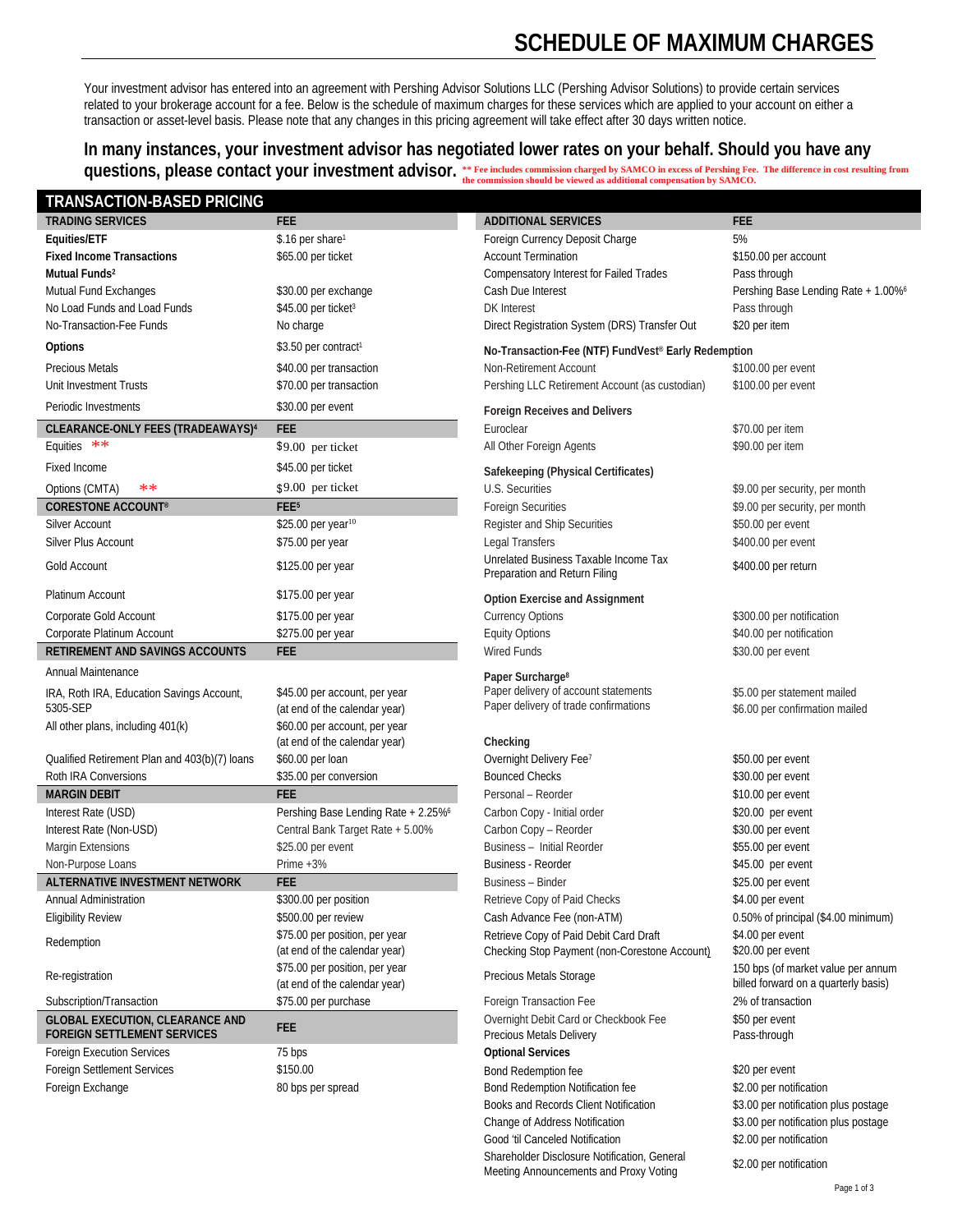#### **ASSET-BASED PRICING**

Asset-based pricing is an alternative to traditional transaction-based pricing. Contact your investment advisor if you have questions about which method applies to your account(s). In lieu of the transaction-based pricing noted above, your account may be assessed an asset-based fee derived from "eligible" assets in those accounts held by Pershing Advisor Solutions for you, in accordance with the schedule below.

| <b>ASSET-BASED FEE SCHEDULE</b>                                              | FEE <sup>9</sup>                                                | Asset-based brokerage charge on eligible assets in the account will be billed on a<br>quarterly or monthly basis in advance or in arrears, based on client preference. |                                                               |
|------------------------------------------------------------------------------|-----------------------------------------------------------------|------------------------------------------------------------------------------------------------------------------------------------------------------------------------|---------------------------------------------------------------|
| Maximum per tier                                                             | 100 basis points (bps), annually                                |                                                                                                                                                                        |                                                               |
| <b>CORESTONE™ ACCOUNT</b>                                                    | FEE <sup>5</sup>                                                | <b>ADDITIONAL SERVICES</b>                                                                                                                                             | <b>FEE</b>                                                    |
| <b>Silver Account</b>                                                        | \$25.00 per year <sup>10</sup>                                  | Foreign Currency Deposit Charge                                                                                                                                        | 5%                                                            |
| Silver Plus Account                                                          | \$75.00 per year                                                | <b>Account Termination</b>                                                                                                                                             | 150.00 per account                                            |
| <b>Gold Account</b>                                                          | \$125.00 per year                                               | Cash Due Interest                                                                                                                                                      | Pershing Base Lending Rate + 1.00%                            |
| Platinum Account                                                             | \$175.00 per year                                               | <b>DK</b> Interest                                                                                                                                                     | Pass through                                                  |
| Corporate Gold Account                                                       | \$175.00 per year                                               | Direct Registration System (DRS) Transfer Out                                                                                                                          | \$20 per item                                                 |
| Corporate Platinum Account                                                   | \$275.00 per year                                               | No-Transaction-Fee (NTF) FundVest Early Redemption                                                                                                                     |                                                               |
| RETIREMENT AND SAVINGS ACCOUNTS                                              | <b>FEE</b>                                                      | Non-Retirement Account                                                                                                                                                 | \$100.00 per event                                            |
| <b>Annual Maintenance</b>                                                    |                                                                 | Pershing LLC Retirement Account (as<br>custodian)                                                                                                                      | \$100.00 per event                                            |
| IRA, Roth IRA, Education Savings Account,<br>5305-SEP                        | \$45.00 per account, per year<br>(at end of the calendar year)  | <b>Foreign Receives and Delivers</b>                                                                                                                                   |                                                               |
| All other plans, including 401(k)                                            | \$60.00 per account, per year<br>(at end of the calendar year)  | Euroclear<br>All Other Foreign Agents                                                                                                                                  | \$70.00 per item<br>\$90.00 per item                          |
| Qualified Retirement Plan and 403(b)(7)<br>Loans                             | \$60.00 per loan                                                | Safekeeping (Physical Certificates)                                                                                                                                    |                                                               |
| Roth IRA Conversions                                                         | \$35.00 per conversion                                          | U.S. Securities                                                                                                                                                        | \$9.00 per security, per month                                |
| <b>MARGIN DEBIT</b>                                                          | <b>FEE</b>                                                      | <b>Foreign Securities</b><br>Register and Ship Securities                                                                                                              | \$9.00 per security, per month<br>\$50.00 per event           |
| Interest Rate (USD)                                                          | Pershing Base Lending Rate + 2.25%                              | <b>Legal Transfers</b>                                                                                                                                                 | \$400.00 per event                                            |
| Interest Rate (Non-USD)                                                      | Central Bank Target Rate + 5.00%                                | Unrelated Business Taxable Income Tax<br>Preparation and Return Filing                                                                                                 | \$400.00 per return                                           |
| <b>Margin Extensions</b>                                                     | \$25.00 per event                                               |                                                                                                                                                                        |                                                               |
| Non-Purpose Loans                                                            | Prime $+3%$                                                     | <b>Option Exercise and Assignment</b>                                                                                                                                  |                                                               |
| ALTERNATIVE INVESTMENT NETWORK                                               | <b>FEE</b>                                                      | <b>Currency Options</b>                                                                                                                                                | \$300.00 per notification                                     |
| <b>Annual Administration</b>                                                 | \$300.00 per position                                           | <b>Equity Options</b>                                                                                                                                                  | \$40.00 per notification                                      |
| <b>Eligibility Review</b>                                                    | \$500.00 per review                                             | <b>Wired Funds</b>                                                                                                                                                     | \$30.00 per event                                             |
| Redemption                                                                   | \$75.00 per position, per year<br>(at end of the calendar year) | Paper Surcharge <sup>8</sup>                                                                                                                                           |                                                               |
| Re-registration                                                              | \$75.00 per position, per year<br>(at end of the calendar year) | Paper delivery of account statements<br>Paper delivery of trade confirmations                                                                                          | \$5.00 per statement mailed<br>\$6.00 per confirmation mailed |
| Subscription/Transaction                                                     | \$75.00 per purchase                                            | Checking                                                                                                                                                               |                                                               |
| <b>GLOBAL EXECUTION, CLEARANCE AND</b><br><b>FOREIGN SETTLEMENT SERVICES</b> | <b>FEE</b>                                                      | Overnight Delivery Fee <sup>7</sup><br><b>Bounced Checks</b>                                                                                                           | \$50.00 per event<br>\$30.00 per event                        |
| <b>Foreign Execution Services</b>                                            | 75 bps                                                          | Personal - Reorder                                                                                                                                                     | \$10.00 per event                                             |
| <b>Foreign Settlement Services</b>                                           | \$150.00                                                        | Carbon Copy - Initial order                                                                                                                                            | \$20.00 per event                                             |
| Foreign Exchange                                                             | 80 bps per spread                                               | Carbon Copy - Reorder                                                                                                                                                  | \$30.00 per event                                             |

| <b>ADDITIONAL SERVICES</b><br>Foreign Currency Deposit Charge          | <b>FEE</b><br>5%                                                           |
|------------------------------------------------------------------------|----------------------------------------------------------------------------|
| <b>Account Termination</b>                                             | 150.00 per account                                                         |
| Cash Due Interest                                                      | Pershing Base Lending Rate + 1.00%6                                        |
| <b>DK</b> Interest                                                     | Pass through                                                               |
| Direct Registration System (DRS) Transfer Out                          | \$20 per item                                                              |
| No-Transaction-Fee (NTF) FundVest Early Redemption                     |                                                                            |
| Non-Retirement Account                                                 | \$100.00 per event                                                         |
| Pershing LLC Retirement Account (as                                    |                                                                            |
| custodian)                                                             | \$100.00 per event                                                         |
| <b>Foreign Receives and Delivers</b>                                   |                                                                            |
| Euroclear                                                              | \$70.00 per item                                                           |
| All Other Foreign Agents                                               | \$90.00 per item                                                           |
|                                                                        |                                                                            |
| Safekeeping (Physical Certificates)                                    |                                                                            |
| U.S. Securities                                                        | \$9.00 per security, per month                                             |
| <b>Foreign Securities</b>                                              | \$9.00 per security, per month                                             |
| Register and Ship Securities                                           | \$50.00 per event                                                          |
| Legal Transfers                                                        | \$400.00 per event                                                         |
| Unrelated Business Taxable Income Tax<br>Preparation and Return Filing | \$400.00 per return                                                        |
|                                                                        |                                                                            |
| <b>Option Exercise and Assignment</b>                                  |                                                                            |
| <b>Currency Options</b>                                                | \$300.00 per notification                                                  |
| <b>Equity Options</b>                                                  | \$40.00 per notification                                                   |
| <b>Wired Funds</b>                                                     | \$30.00 per event                                                          |
|                                                                        |                                                                            |
| Paper Surcharge <sup>8</sup>                                           |                                                                            |
| Paper delivery of account statements                                   | \$5.00 per statement mailed                                                |
| Paper delivery of trade confirmations                                  | \$6.00 per confirmation mailed                                             |
| Checking                                                               |                                                                            |
| Overnight Delivery Fee <sup>7</sup>                                    | \$50.00 per event                                                          |
| <b>Bounced Checks</b>                                                  | \$30.00 per event                                                          |
| Personal - Reorder                                                     | \$10.00 per event                                                          |
| Carbon Copy - Initial order                                            | \$20.00 per event                                                          |
| Carbon Copy - Reorder<br>Business - Initial Reorder                    | \$30.00 per event<br>\$55.00 per event                                     |
| <b>Business - Reorder</b>                                              | \$45.00 per event                                                          |
| <b>Business - Binder</b>                                               | \$25.00 per event                                                          |
| Retrieve Copy of Paid Checks                                           | \$4.00 per event                                                           |
|                                                                        | 2% of transaction                                                          |
| Foreign Transaction Fee<br>Overnight Debit Card or Checkbook Fee       | \$50 per event                                                             |
| Checking Stop Payment (non-Corestone                                   |                                                                            |
| Account)                                                               | \$20.00 per event                                                          |
| Precious Metals Storage Fee                                            | 150 bps (of market value per annum<br>billed forward on a quarterly basis) |
| Precious Metals Delivery Fee                                           | Pass-through                                                               |
| <b>Optional Services:</b>                                              |                                                                            |
| Bond Redemption fee                                                    | \$20 per event                                                             |
| <b>Bond Redemption Notification</b>                                    | \$2.00 per notification                                                    |

Books and Records Client Notification \$3.00 per notification plus postage Change of Address Notification \$3.00 per notification plus postage